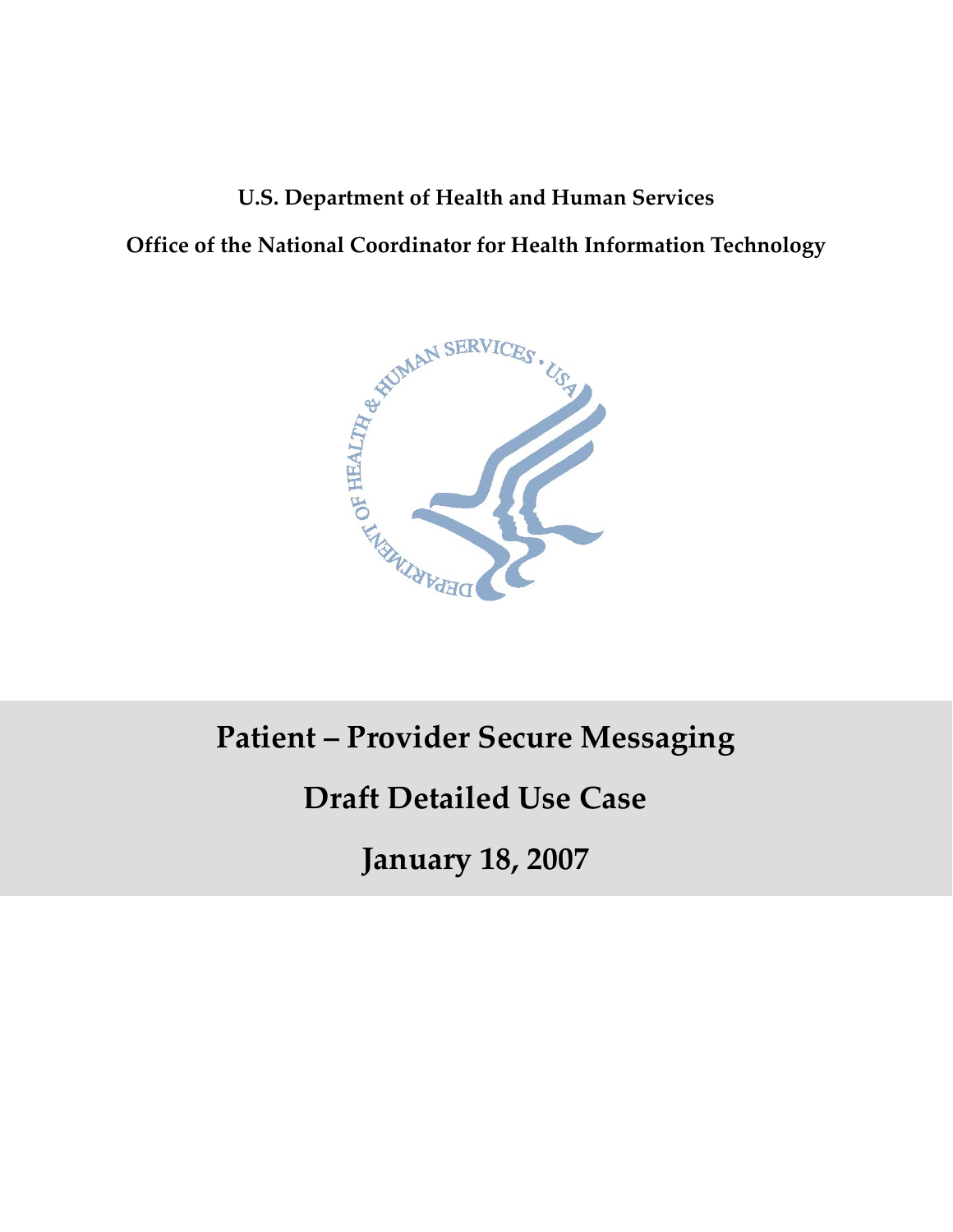

## **Table of Contents**

| 1.0  |  |  |  |
|------|--|--|--|
| 2.0  |  |  |  |
| 3.0  |  |  |  |
| 4.0  |  |  |  |
| 5.0  |  |  |  |
| 6.0  |  |  |  |
| 7.0  |  |  |  |
| 8.0  |  |  |  |
| 9.0  |  |  |  |
| 10.0 |  |  |  |
|      |  |  |  |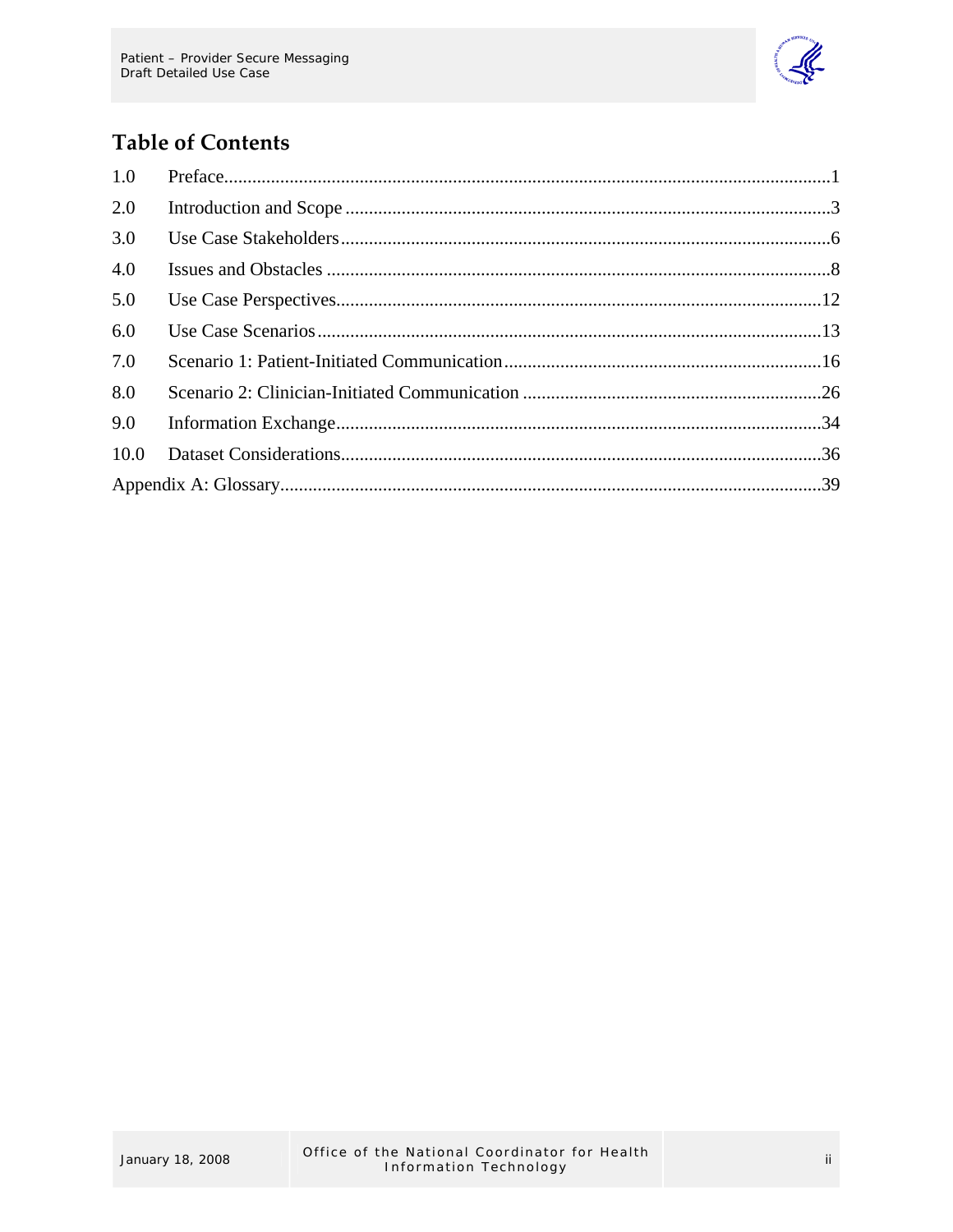

## **List of Figures**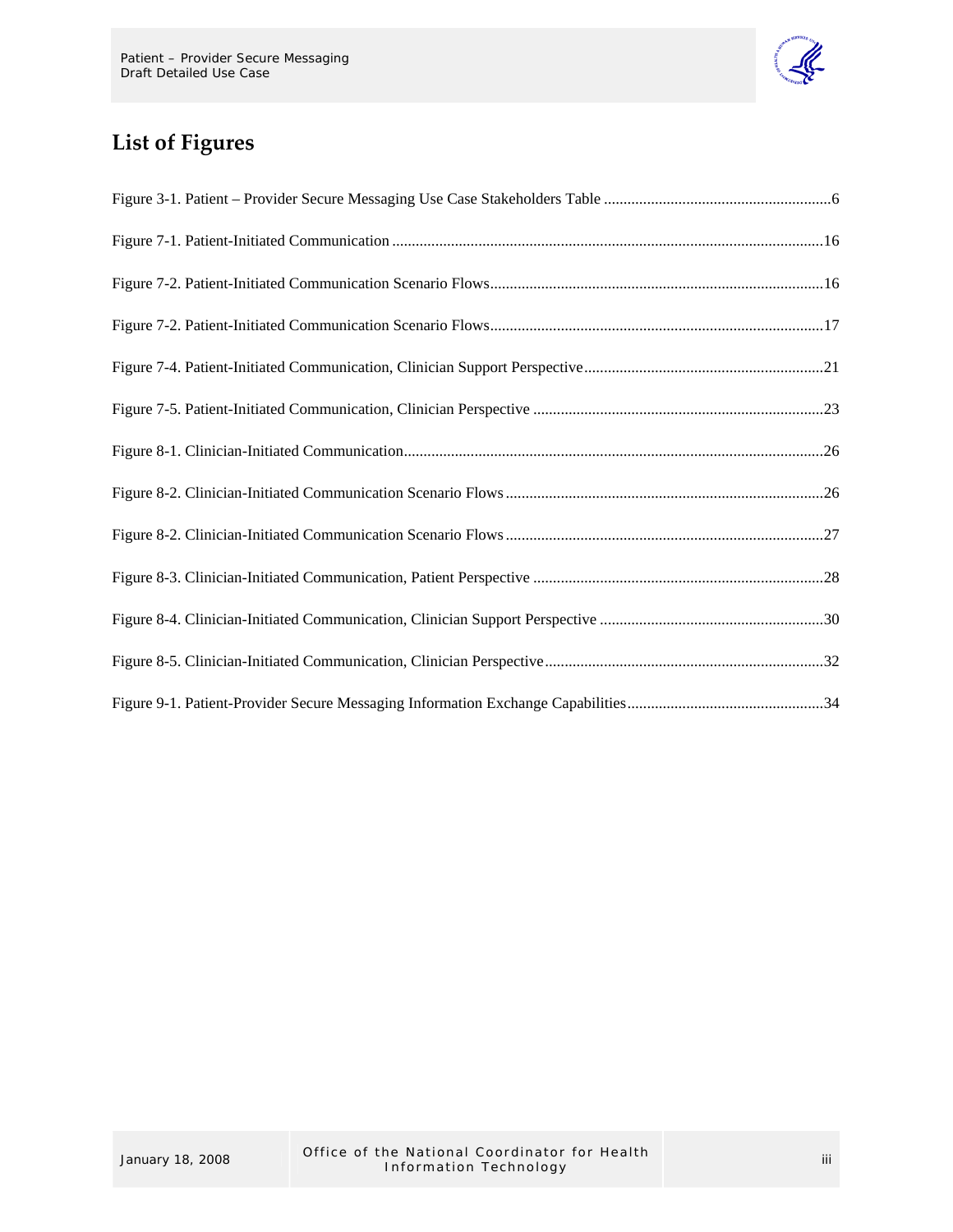

## <span id="page-3-0"></span>**1.0 Preface**

Use cases developed for the American Health Information Community (AHIC) are based on the priorities expressed by the AHIC, which include needs expressed by the AHIC Workgroups. These high-level use cases focus on the needs of many individuals, organizations, and systems rather than the development of a specific software system. The use cases describe involved stakeholders, information flows, issues, and system needs that apply to the multiple participants in these arenas.

The use cases strive to provide enough detail and context for standards harmonization, certification considerations, architecture specifications and detailed policy discussions to advance the national health information technology (HIT) agenda. These high-level use cases focus, to a significant degree, on the exchange of information between organizations and systems rather than the internal activities of a particular organization or system.

During the January 2007 AHIC meeting, nine priority areas (representing over 200 identified AHIC and AHIC workgroup detailed issues and needs) were discussed and considered. Three of these areas (Consumer Access to Clinical Information, Medication Management, and Quality) were selected for use case development and the final 2007 Detailed Use Cases were published in June, 2007.

The remaining six priority areas from the January 2007 AHIC meeting (Remote Monitoring, Patient-Provider Secure Messaging, Personalized Healthcare, Consultations & Transfers of Care, Public Health Case Reporting, and Immunizations & Response Management) are now being developed into the 2008 Use Cases which will be processed in the national HIT agenda activities in 2008.

The 2008 Use Cases are being developed by the Office of the National Coordinator for Health Information Technology (ONC) with opportunities for review and feedback by interested stakeholders within both the private and public sectors. To facilitate this process, the use cases are being developed in two stages:

- The **Prototype Use Cases** describe the candidate workflows for the use case at a high level, and facilitate initial discussion with stakeholders; and
- The **Detailed Use Cases** document all of the events and actions within the use case at a detailed level.

This document is the Draft Detailed Use Case. Feedback received on the Prototype Use Case has been considered and incorporated where applicable into this document.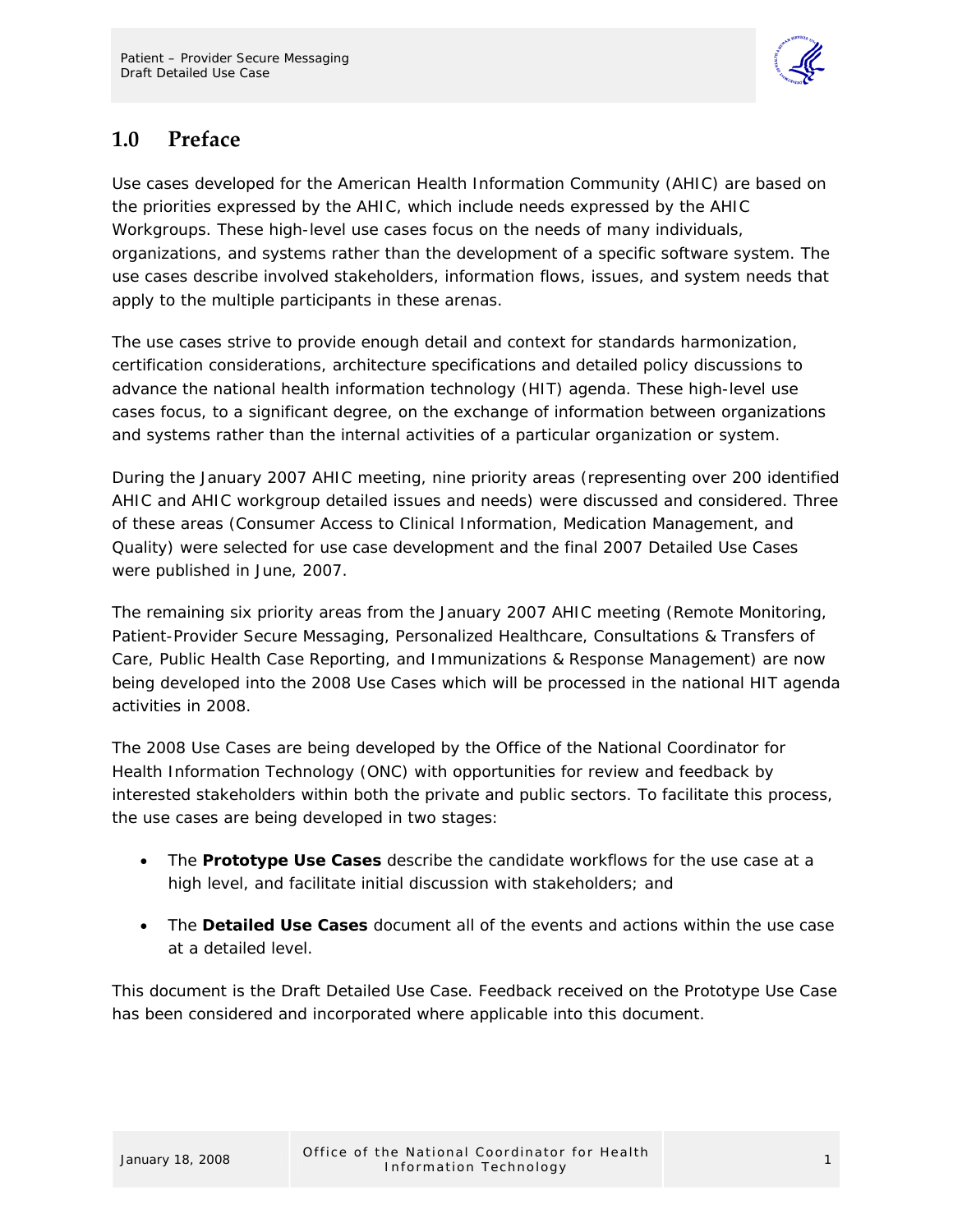

This Draft Detailed Use Case is divided into the following sections:

- Section 2.0, Introduction and Scope, describes the priority needs identified by one or more AHIC workgroups and includes draft decisions made regarding the scope of the use case.
- Section 3.0, Use Case Stakeholders, describes individuals and organizations that participate in activities related to the use case and its components.
- Section 4.0, Issues and Obstacles, describes issues or obstacles which may need to be resolved in order to achieve the capabilities described in the use case.
- Section 5.0, Use Case Perspectives, describes how the use case combines similar roles (or actors) to describe their common needs and activities. The roles are intended to describe functional roles rather than organizations or physical entities.
- Section 6.0, Use Case Scenarios, describes how various perspectives interact and exchange information within the context of a workflow. Use case scenarios provide a context for understanding information needs and are not meant to be prescriptive.
- Sections 7.0 and 8.0 provide a greater level of detail for each scenario and include information flows. Specific events and actions for each perspective and scenario are presented and discussed. These are also not intended to be prescriptive.
- Section 9.0, Information Exchange, describes the role of information exchange in the use case at a high level.
- Section 10.0, Dataset Considerations, identifies specific information opportunities relevant to this use case that may support future standardization and harmonization activities.
- Appendix A, the Glossary, provides draft descriptions of key concepts and terms contained in the draft detailed use case.

Following receipt of feedback from interested stakeholders, ONC will develop a final detailed use case.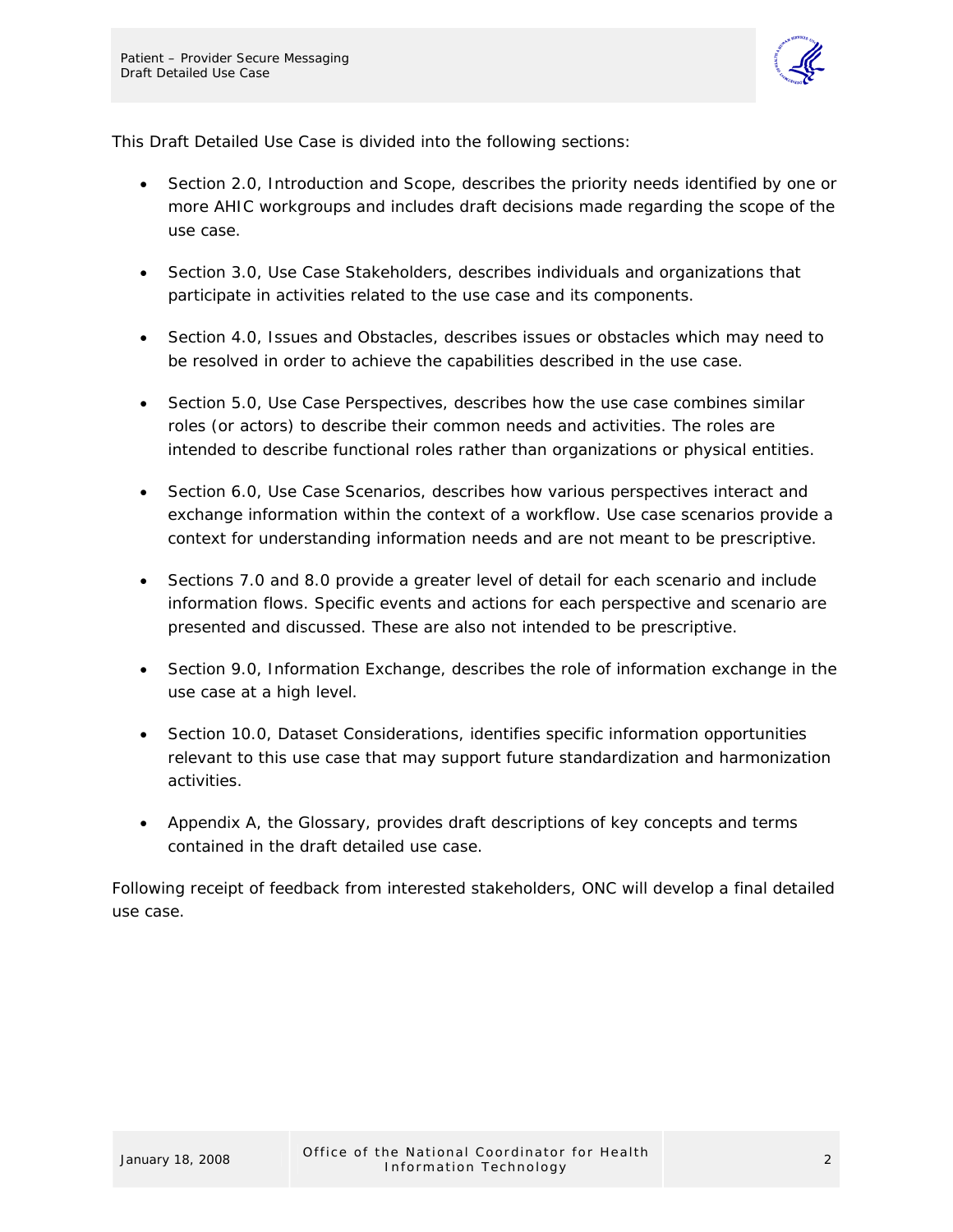

## <span id="page-5-0"></span>**2.0 Introduction and Scope**

In January 2007, the AHIC approved a recommendation to develop a use case addressing processes and information needs associated with patient – provider secure messaging. This use case discusses scenarios where patients interact with their healthcare clinicians remotely using common computer technologies readily available in homes and other settings.

Enhanced patient-clinician communications and effective management of chronic care conditions could be promoted by this form of electronic interaction. Such communication could occur in a number of ways, but the most common would be through secure messaging – email-like interactions where both patients and providers can send and respond to communications without having to be on-line at the same time. This type of communication, frequently done through secure web technologies, is also known as asynchronous, "store and forward" communications. In addition to patients and providers, communications could also include caregivers, family members, and patient advocates to further promote and coordinate patient care. Patients could also benefit from message-based prompts and reminders initiated by clinicians and their staff to remind patients and their surrogates of recommended events and activities that are important to maintaining and improving health. Personal health information related to these prompts and reminders would need to be provided using messages that are communicated in a secure sending and receiving environment, also known as a secure communication channel. In specific terms:

- Giving patients the ability to compose and send a secure communication to a clinician will, at times, give them access to their providers in a more timely, efficient manner than an office visit or a phone call.
- Similarly, clinicians will benefit from having the ability to respond to (or initiate) secure communications to facilitate the care process and promote better patient health. This communication will be done in a manner which provides appropriate information to the patient and meets existing needs for clinical documentation.
- Giving clinicians the ability to securely communicate reminders to patients and their family members will promote preventive healthcare. These reminders could include items such as annual check-ups, cancer screenings (e.g., mammograms and colonoscopies), and immunizations.

In establishing the scope for this use case, "live" (synchronous, real-time) communications via video links, text chat, and other technologies were excluded in an attempt to restrict the focus of this use case to support rapid implementation of interoperability and standards for the secure messaging capability described above.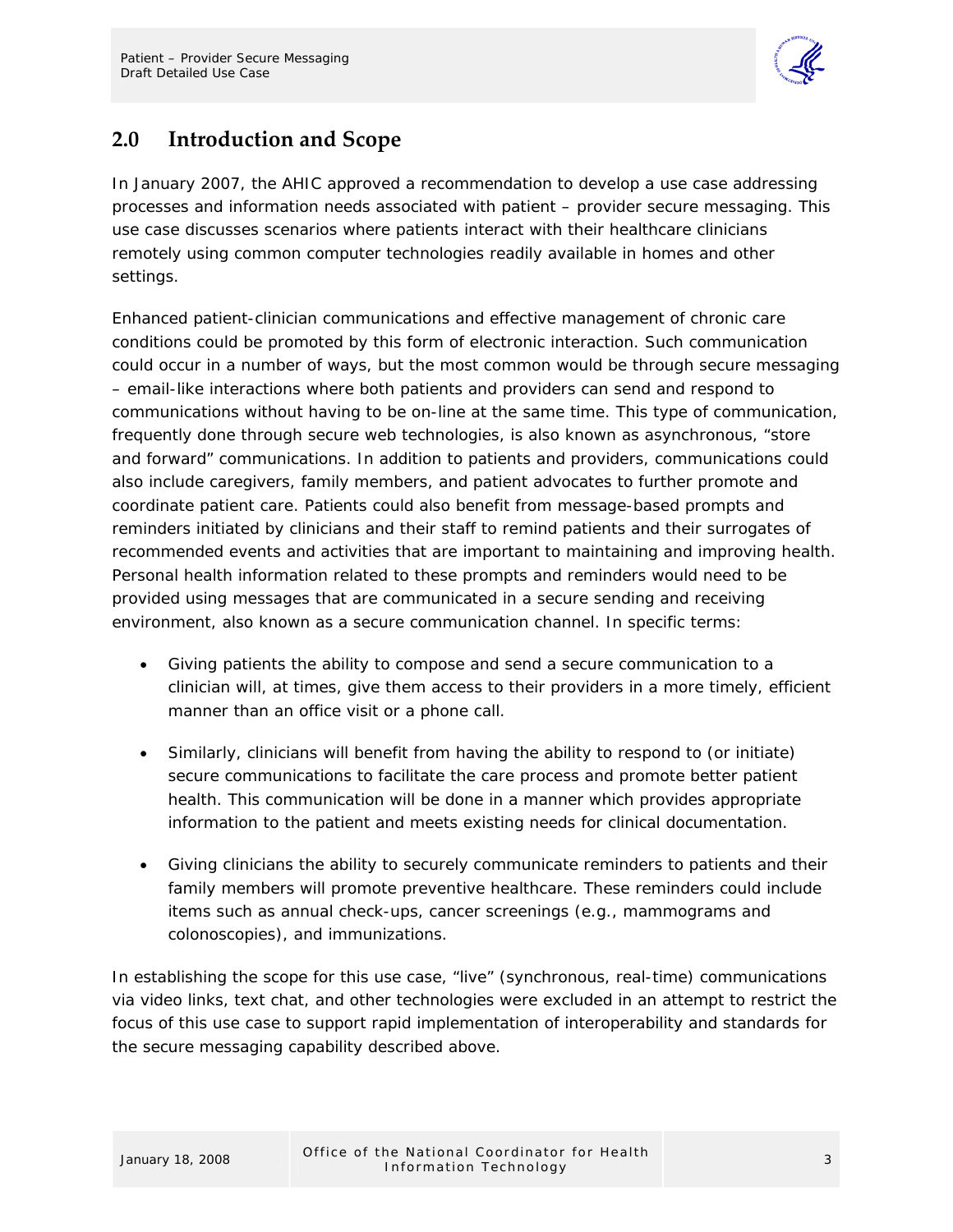

Similarly, the use case is focused on patient – provider communications. Provider – provider communications are included in the scope of the Consultations & Transfers of Care Use Case. Additionally, this use case is intended to be supportive of the interoperability and standards work related to the 2008 Draft Detailed Remote Monitoring Use Case.

When describing secure messaging, the content of messages can include information specific to a particular patient – provider transaction. These transactions and their information content may also be made available to patients through the use of secure internet web page access (e.g., "patient portals"). While these patient portal transactions may not represent secure messaging per se, they may accomplish the same structured information exchange and are within the target scope of this use case.

Similarly, messages can include structured and unstructured content, or a combination of the two. Certain content such as adult patient age might be more amenable to being limited by a structure that would restrict input to a whole number of years. Other content (e.g., patient's chief complaint) might be better served through unstructured free text. Likewise, structuring methods (e.g., the use of drop-down boxes or other familiar web-based presentation techniques) may be relevant for this discussion. This use case does not attempt to prescribe the use of structured or unstructured content for any particular type of message transaction. However Section 10.0 – Dataset Considerations offers some initial ideas to facilitate this discussion.

One of the goals of the AHIC is establishing a pathway, based on common data standards, to facilitate the use of interoperable, clinically useful secure messaging information as a complement to, or as part of, electronic health records (EHRs) to support care, clinical decision-making and promote wellness and patient empowerment. This use case was developed to support the many stakeholders who are active in the development and implementation of Personal Health Records (PHRs), EHRs, and health information exchange capabilities including those engaged in activities related to standards, interoperability, harmonization, architecture, policy development, and certification.

The Patient – Provider Secure Messaging Draft Detailed Use Case is based on the previously released Remote Consultation Prototype Use Case and focuses on the exchange of secure messages in two scenarios:

- **Patient-to-Clinician Communication.** This scenario is focused on the patient's ability to use computerized technologies that are readily available, such as secure web access, to communicate with clinicians using unstructured and structured messaging capabilities.
- **Clinician-to-Patient Communication.** This scenario includes the ability of clinicians to initiate communications to the patient and respond to their communications. This scenario also includes the ability of a clinician to send relevant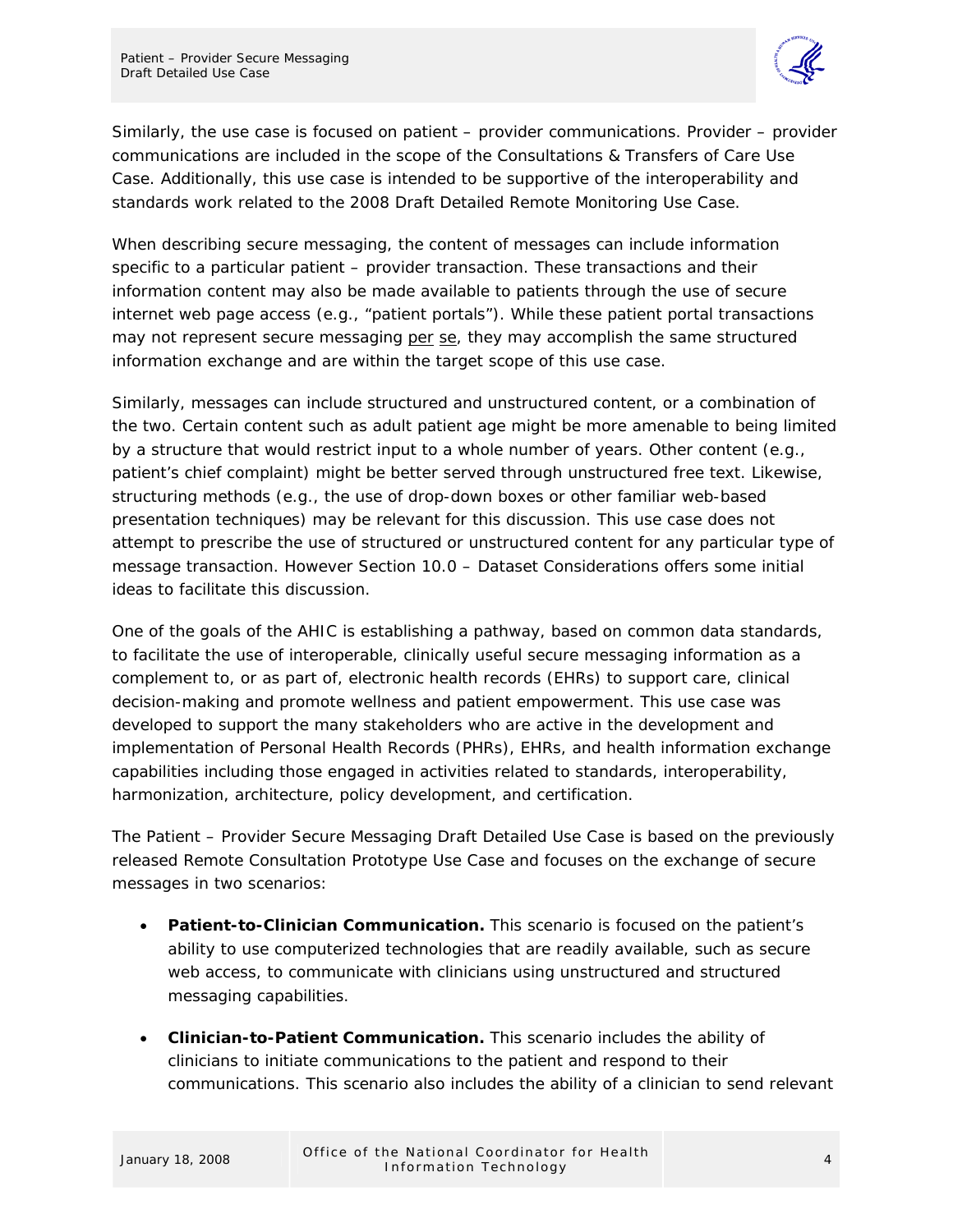

clinical reminders to patients regarding medical screening examinations, regular diagnostic tests, or wellness activities.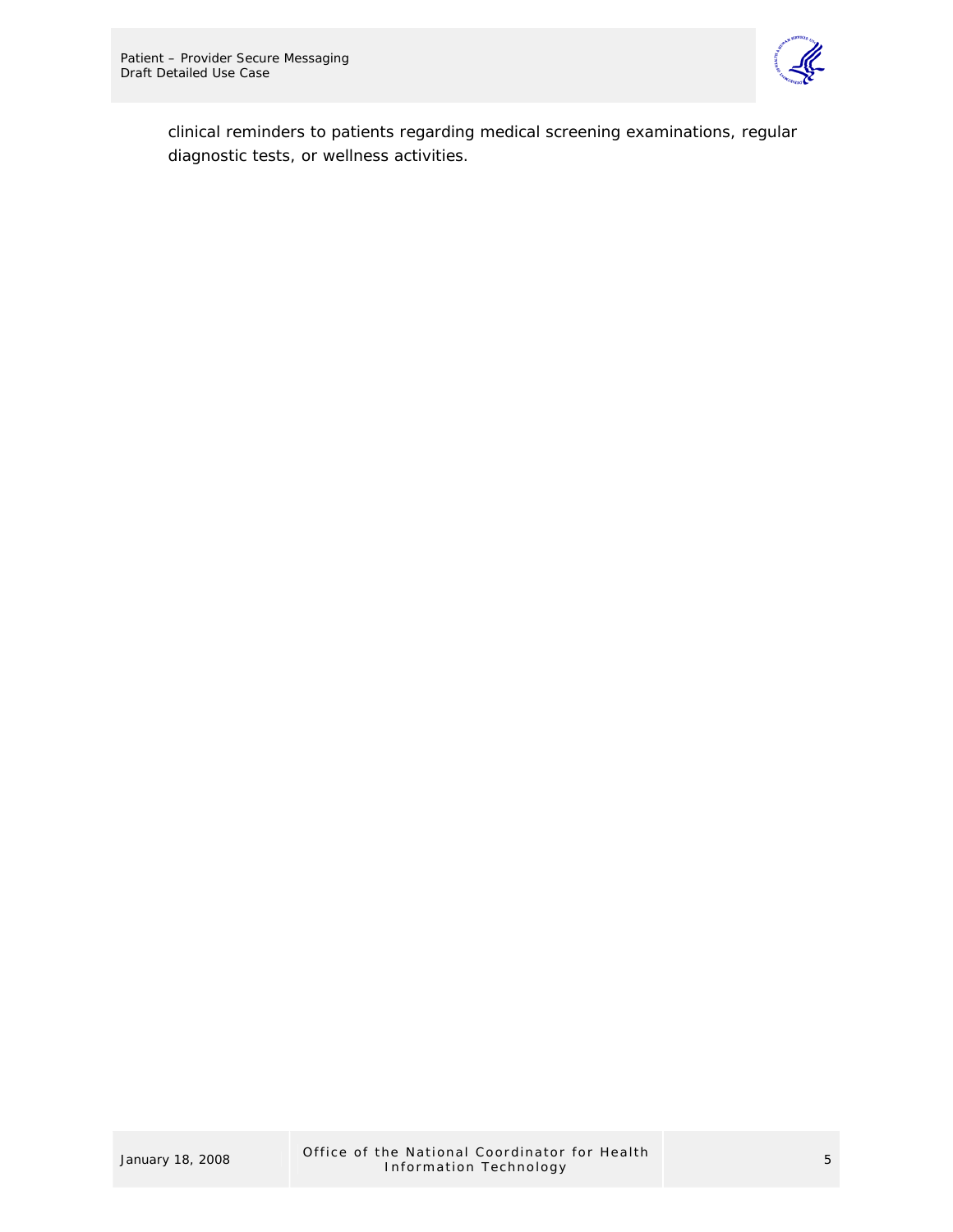

## <span id="page-8-0"></span>**3.0 Use Case Stakeholders**

#### **Figure 3‐1. Patient – Provider Secure Messaging Use Case Stakeholders Table**

| <b>Stakeholder</b>                                                                                  | <b>Contextual Description</b>                                                                                                                                                                                                                                                                                                                                                                                                                                                                                                                                                                                                                                              |
|-----------------------------------------------------------------------------------------------------|----------------------------------------------------------------------------------------------------------------------------------------------------------------------------------------------------------------------------------------------------------------------------------------------------------------------------------------------------------------------------------------------------------------------------------------------------------------------------------------------------------------------------------------------------------------------------------------------------------------------------------------------------------------------------|
| <b>Care Coordinators</b>                                                                            | People who support clinicians in the management of health and disease<br>conditions. These can include case managers and others.                                                                                                                                                                                                                                                                                                                                                                                                                                                                                                                                           |
| <b>Clinical Knowledge and</b><br><b>Tool Suppliers</b>                                              | Organizations that provide knowledge and tools to aid in the understanding and<br>treatment of health and disease conditions. These tools may include knowledge<br>regarding items such as clinical reminders, decision support, expertise, and<br>research findings. The tools encompass a wide range of capabilities that may be<br>useful and available to patients, consumers, clinicians, and other health<br>professionals. These tools can also support secure messaging, educational<br>materials, and messaging content. These suppliers may include developers,<br>providers, resellers, operators, and others who may provide these or similar<br>capabilities. |
| <b>Clinical Support Staff</b>                                                                       | Individuals who support the workflow of clinicians. For this use case, this may be<br>by receiving and evaluating communications from consumers or patients, and<br>then engaging the appropriate clinician in the response to the patient.                                                                                                                                                                                                                                                                                                                                                                                                                                |
| <b>Clinicians</b>                                                                                   | Healthcare providers with patient care responsibilities, including physicians,<br>advanced practice nurses, physician assistants, nurses, and other credentialed<br>personnel involved in treating patients.                                                                                                                                                                                                                                                                                                                                                                                                                                                               |
| <b>Consumers</b>                                                                                    | Members of the public that include patients as well as caregivers, patient<br>advocates, surrogates, family members, and other parties who may be acting for,<br>or in support of, a patient receiving or potentially receiving healthcare services.                                                                                                                                                                                                                                                                                                                                                                                                                       |
| <b>Electronic Health Record</b><br>(EHR)/Personal Health<br>Record (PHR) System<br><b>Suppliers</b> | Organizations which provide specific EHR and PHR solutions to clinicians and<br>patients such as applications, data repositories, web services, etc. These suppliers<br>may include developers, providers, resellers, operators, and others who may<br>provide these or similar capabilities.                                                                                                                                                                                                                                                                                                                                                                              |
| <b>Healthcare Entities</b>                                                                          | Organizations that are engaged in or support the delivery of healthcare. These<br>organizations could include hospitals, ambulatory clinics, long-term care facilities,<br>community-based healthcare organizations, employers/occupational health<br>programs, school health programs, dental clinics, psychology clinics, care delivery<br>organizations, pharmacies, and other healthcare facilities.                                                                                                                                                                                                                                                                   |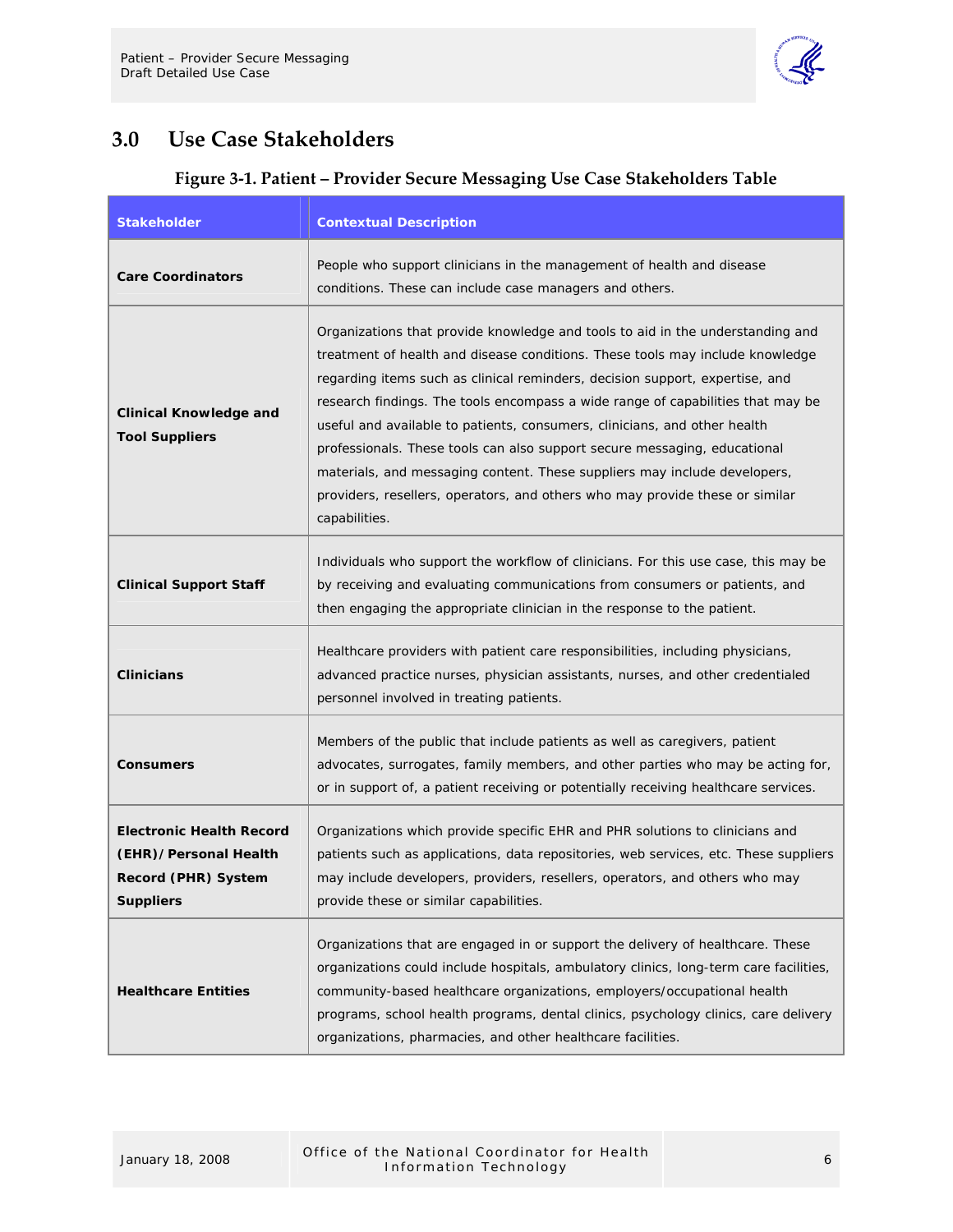

| Stakeholder <sup>1</sup> | <b>Contextual Description</b>                                                                                                                                                                  |
|--------------------------|------------------------------------------------------------------------------------------------------------------------------------------------------------------------------------------------|
| <b>Healthcare Payors</b> | Insurers, including health plans, self-insured employer plans, and third party<br>administrators, providing healthcare benefits to enrolled members and<br>reimbursing provider organizations. |
| <b>Patients</b>          | Members of the public who receive healthcare services.                                                                                                                                         |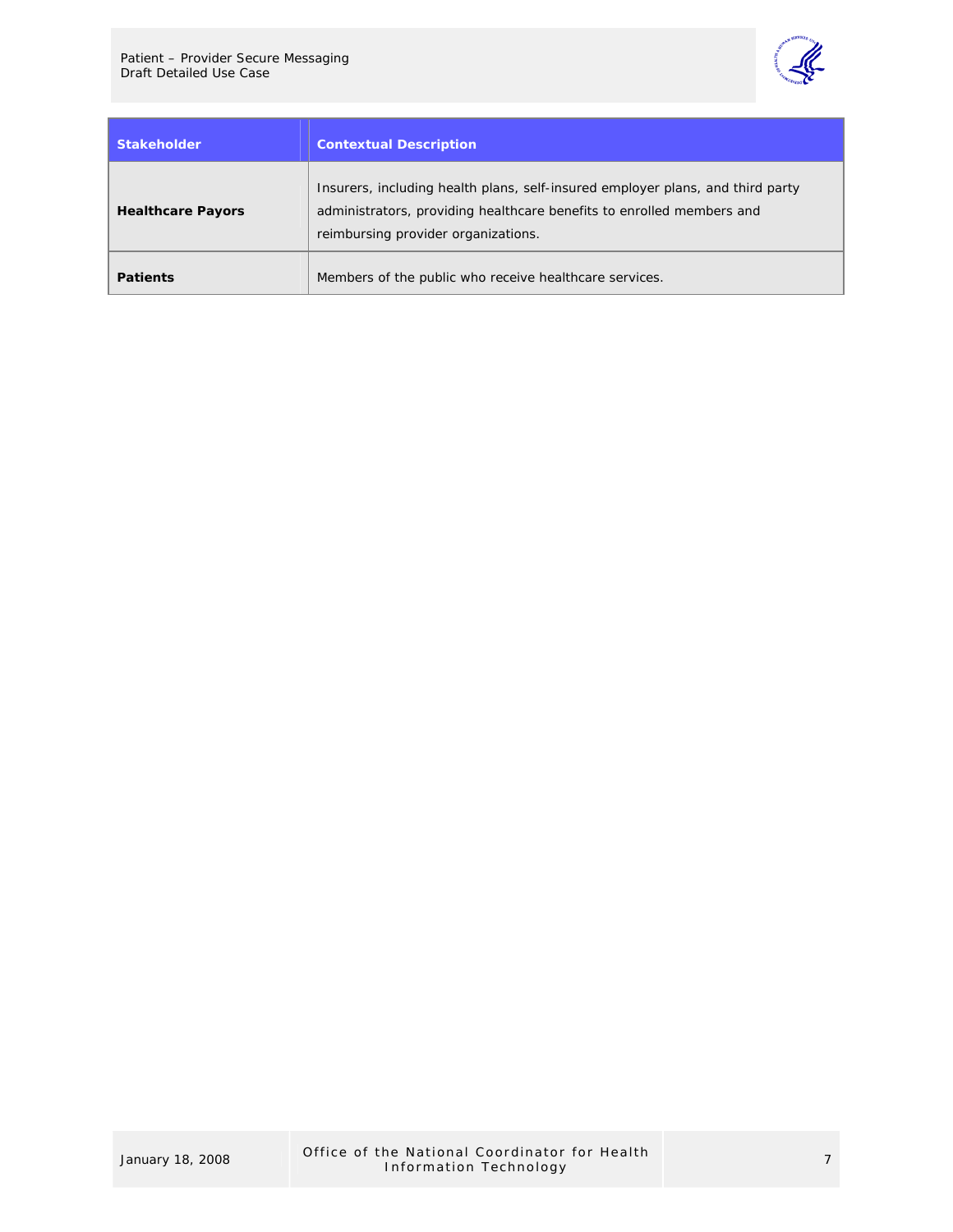

## <span id="page-10-0"></span>**4.0 Issues and Obstacles**

Realizing the full benefits of HIT is dependent on overcoming a number of issues and obstacles in today's environment. Inherent is the premise that some of these issues and obstacles will be cross-cutting and therefore shown in all use cases, while others are unique to this specific use case.

Issues and Obstacles which are applicable across use cases include:

#### • **Confidentiality, privacy, and security:**

- o Consumers may require privacy controls for personal health information that govern how patient data is accessed, viewed, and communicated. Privacy controls and the means of restricting data access, which are available for paper-based records, are not currently available for electronic records.
	- Without permissions and controls, consumer participation in the act of electronic health information exchange may be limited.
- o There are regulations concerning the storage, transmission, or destruction of electronic health information. These regulations are inconsistent across federal, state, and local jurisdictions.
	- Without consistent standards, the viewing, accessing, or transmitting of electronic health information may be inhibited.
- **Information integrity, interoperability, and exchange:** 
	- o Incomplete, inaccurate, or proprietarily-formatted information prevents efficient exchange or utilization of electronic health information.
		- Without data standards that promote compatibility and interoperability, longitudinal patient medical records may be incomplete or of questionable integrity.

#### • **EHR and HIT adoption:**

- o The processes identified in the use cases rely upon successful integration of EHRs into clinical activities. Because this integration may not align with current workflow and may require additional upfront costs, it may not be widely pursued or implemented.
	- Low adoption of HIT, particularly within rural areas and long-term care settings, may create disparate service levels and may adversely affect healthcare for these populations.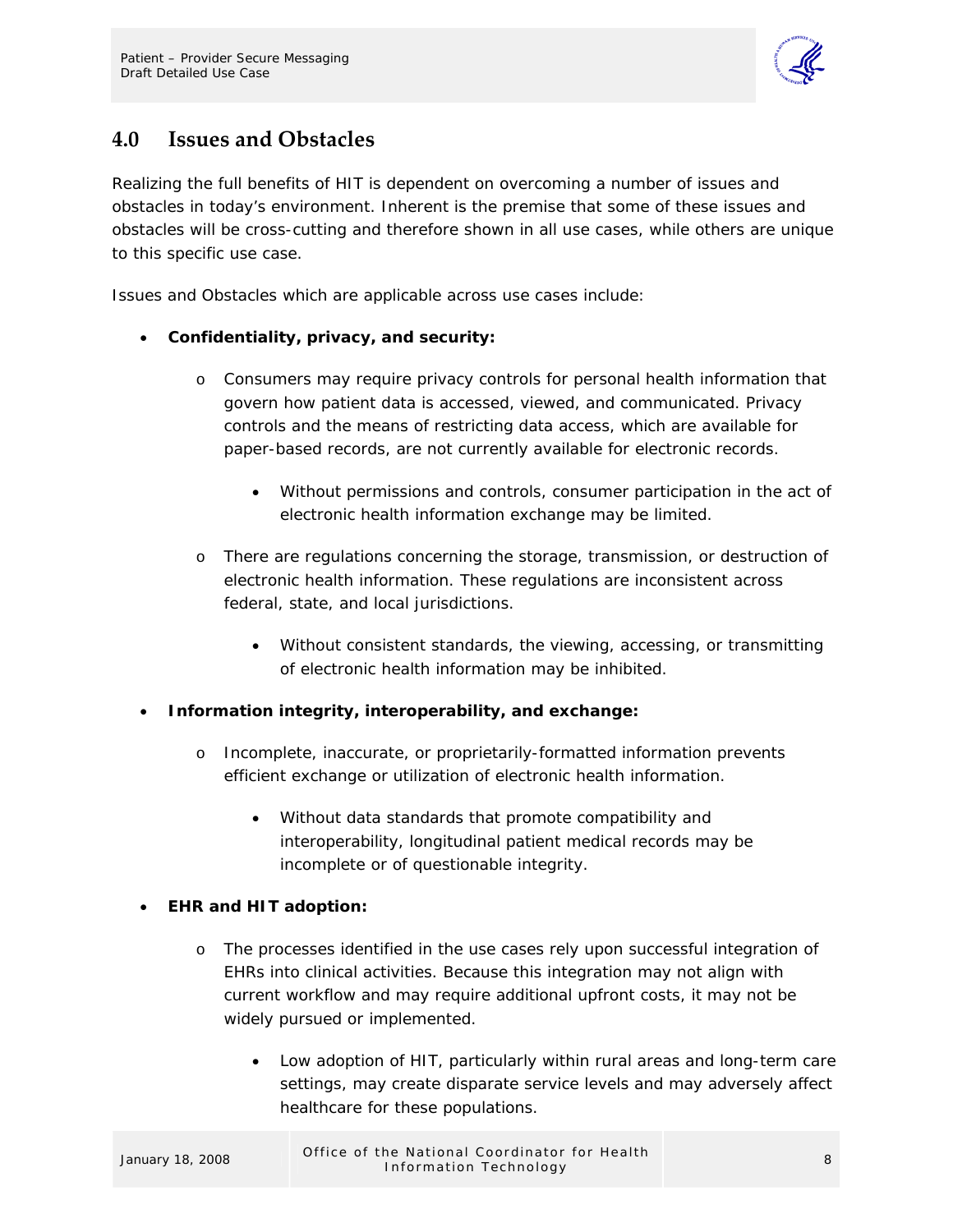

#### • **Lack of business model and infrastructure:**

- o Financial incentives are not currently sufficient to promote the business practices necessary for sustainable HIT.
	- If sufficient reimbursement policies and other financial incentives are not established, HIT adoption may be difficult or unsustainable.
- o Activities involving health information exchange will require additional technical infrastructure, functionality, and robustness, beyond what is currently available.
	- Unless the requisite infrastructure for health information exchange capabilities is established, improved upon, and sustained, these capabilities may have limited success and provide few benefits.

#### • **Clinical Decision Support:**

- o The capabilities, requirements, and standards needed for consistent development and implementation of Clinical Decision Support have not been identified.
	- The utility and benefits of Clinical Decision Support cannot be fully realized without the development of workflows and standards demonstrating benefits for consumers, patients, and providers.

In addition to the cross-cutting issues and obstacles described above, several other issues or obstacles exist that are specific to this use case.

- **Lack of business model and infrastructure:** 
	- o Clinicians may not be paid, may only partially be paid, or may be paid only under certain circumstances for time spent on behalf of patients during secure messaging.
		- If reimbursement policies and other financial incentives are not established, secure messaging may not be widely realized.
	- o Expenditures for clinicians to implement secure messaging may not be reimbursable.
		- If reimbursement policies and other financial incentives are not established, secure messaging may not be widely realized.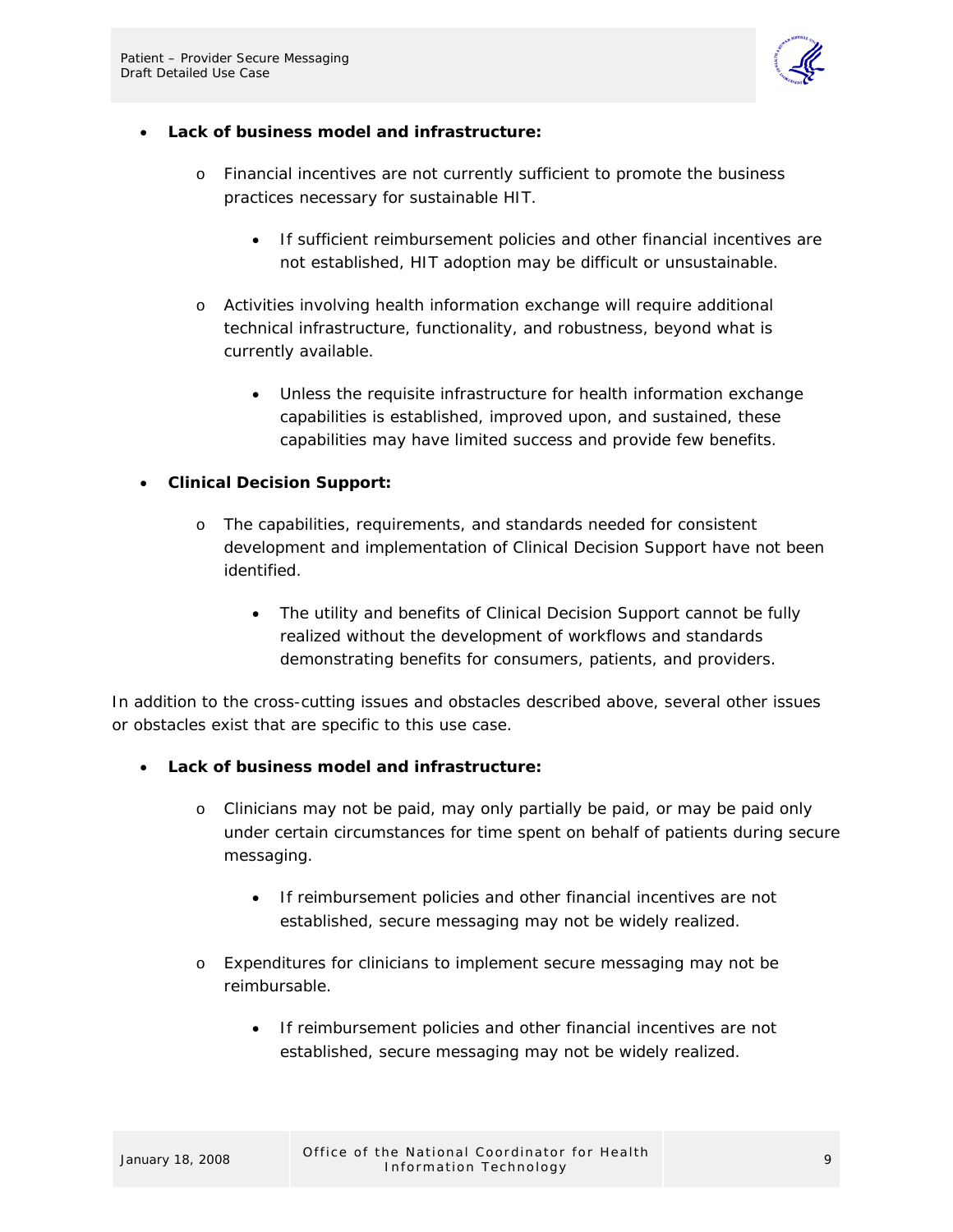

#### • **Confidentiality, privacy, and security:**

- o Secure messaging tools must address security needs in the disposition of all patient and clinician communications. Use of standard electronic mail is not considered adequately secure, and users of this type of tool must make appropriate considerations to not include personal health data in this type of communication. Appropriate use of secured and unsecured messaging may not be understood by all parties engaged in secure messaging.
	- If secure messaging is not adequately understood and implemented, patient privacy needs may not be met.

#### • **Legal medical record:**

- o The potential impact of secure messaging on malpractice and malpractice insurance has not been established.
	- If malpractice risks related to the use of secure messaging are too great or not well understood, then widespread implementation and use of this capability will be lessened.
- o There is a lack of clarity about the scope of the legal medical record, particularly as it relates to secure messages sent between patients and their providers.
	- If a clear understanding of the appropriate treatment of secure messages with respect to the medical record is not established, implementation and use of secure messaging will be difficult.

#### • **Communication technologies:**

- o For secure messaging, appropriate messaging attributes and standards (such as recipient verification, guaranteed delivery, and message acknowledgment) as well as those for security do not exist and must be identified.
	- If secure messaging standards and attributes are not established, an integrated, seamless secure messaging capability will be difficult.
- o Appropriate capture and archiving of secure messages within EHRs is not standardized.
	- If secure messaging interactions with EHRs are not standardized, EHRs with messaging content may be incomplete or difficult to use.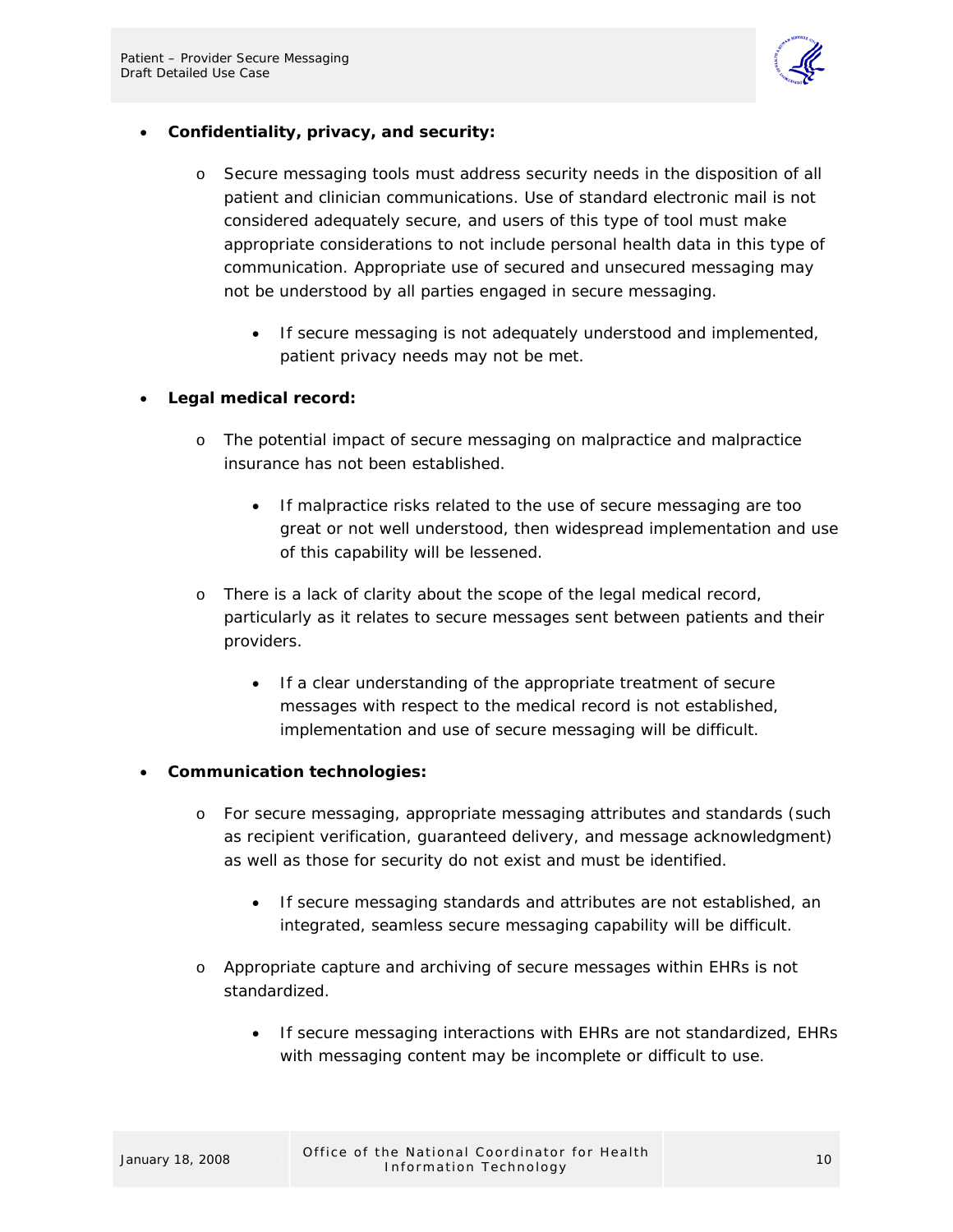

#### • **Information integrity, interoperability, and exchange:**

- o The quality of patient data will impact the appropriateness of reminders for patients. These reminders are dependent on accurate, reliable, and up-todate medical history, some of which may be patient-entered, to alert patients about the appropriate steps to take for disease prevention and/or management. This level of accuracy may not be present in many medical histories today.
	- If medical histories are not sufficiently accurate, inappropriate reminders may be communicated.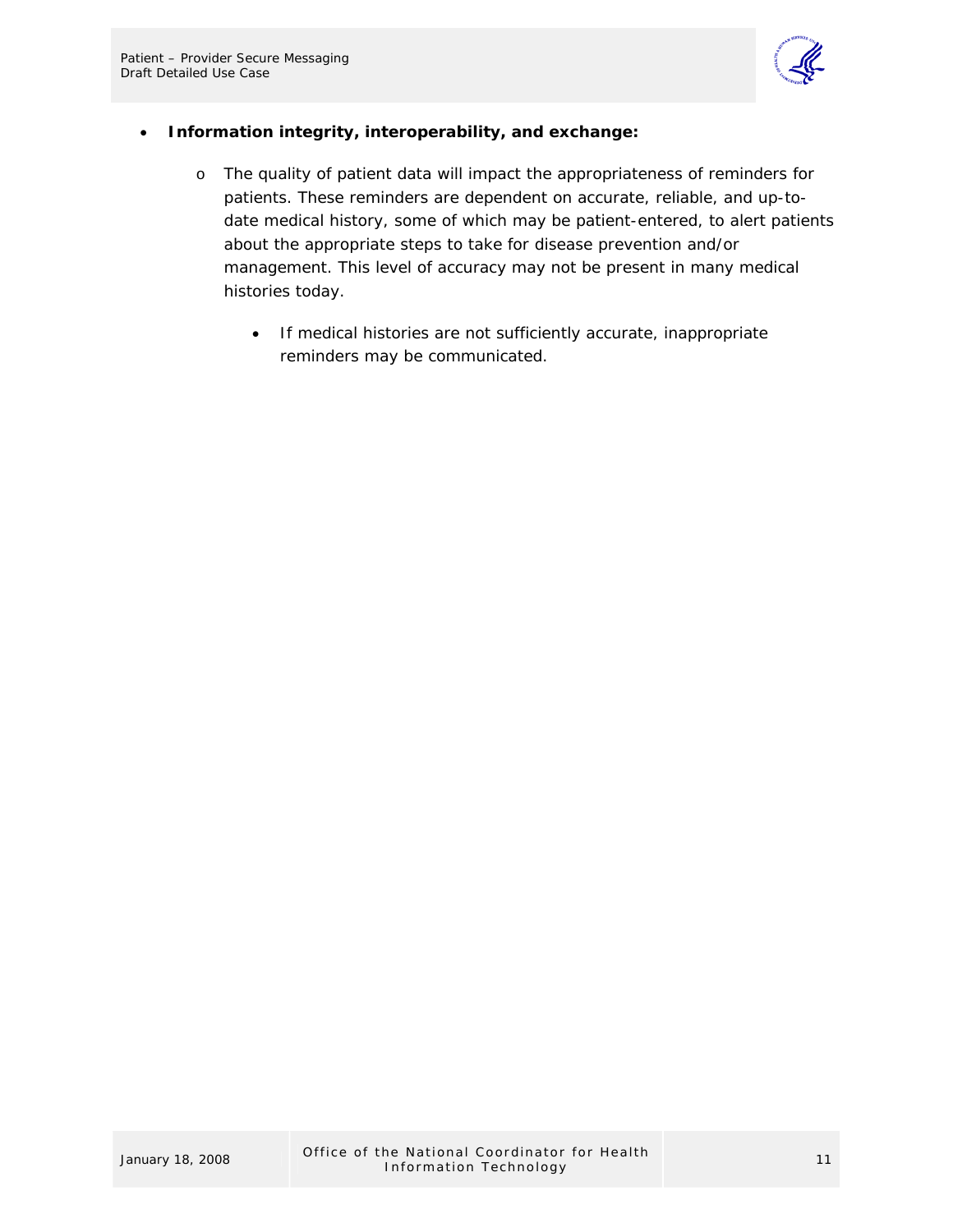

## <span id="page-14-0"></span>**5.0 Use Case Perspectives**

The Patient – Provider Secure Messaging Draft Detailed Use Case focuses on the ability of patients to interact with their healthcare clinicians remotely using computer technologies readily available in homes and other settings. Similarly, providers can use this capability to interact with their remote patients. The use case will describe this secure messaging from three perspectives. The perspectives are representative of roles and functions, rather than organizations or physical locations. The functions of clinical support staff in particular could be conducted by clinicians themselves. Each perspective is described below:

#### • **Patients**

The patient (or consumer), caregivers, patient advocates or surrogates, family members, and other parties who may be acting for, or in support of, a patient could use secure messaging capabilities to interact with clinicians. This function or role initiates messages and responds to clinician messages as necessary to facilitate patient healthcare.

#### • **Clinicians**

Clinicians may receive and respond to secure messages from their patients/consumers. Clinicians, or their EHR systems, may also initiate clinical reminders and similar messages for patients. This function or role conducts these activities to promote patient health and promote efficient, thorough care.

#### • **Clinician Support**

The Clinician Support perspective includes those roles that support the workflow of clinicians by receiving and evaluating communications from consumers or patients, and then engaging the appropriate clinician in response to the patient communication. These individuals may also support clinicians by coordinating communications and other care activities with patients on behalf of clinicians.

These perspectives are the focus of the events detailed in the scenarios described in Section 6.0.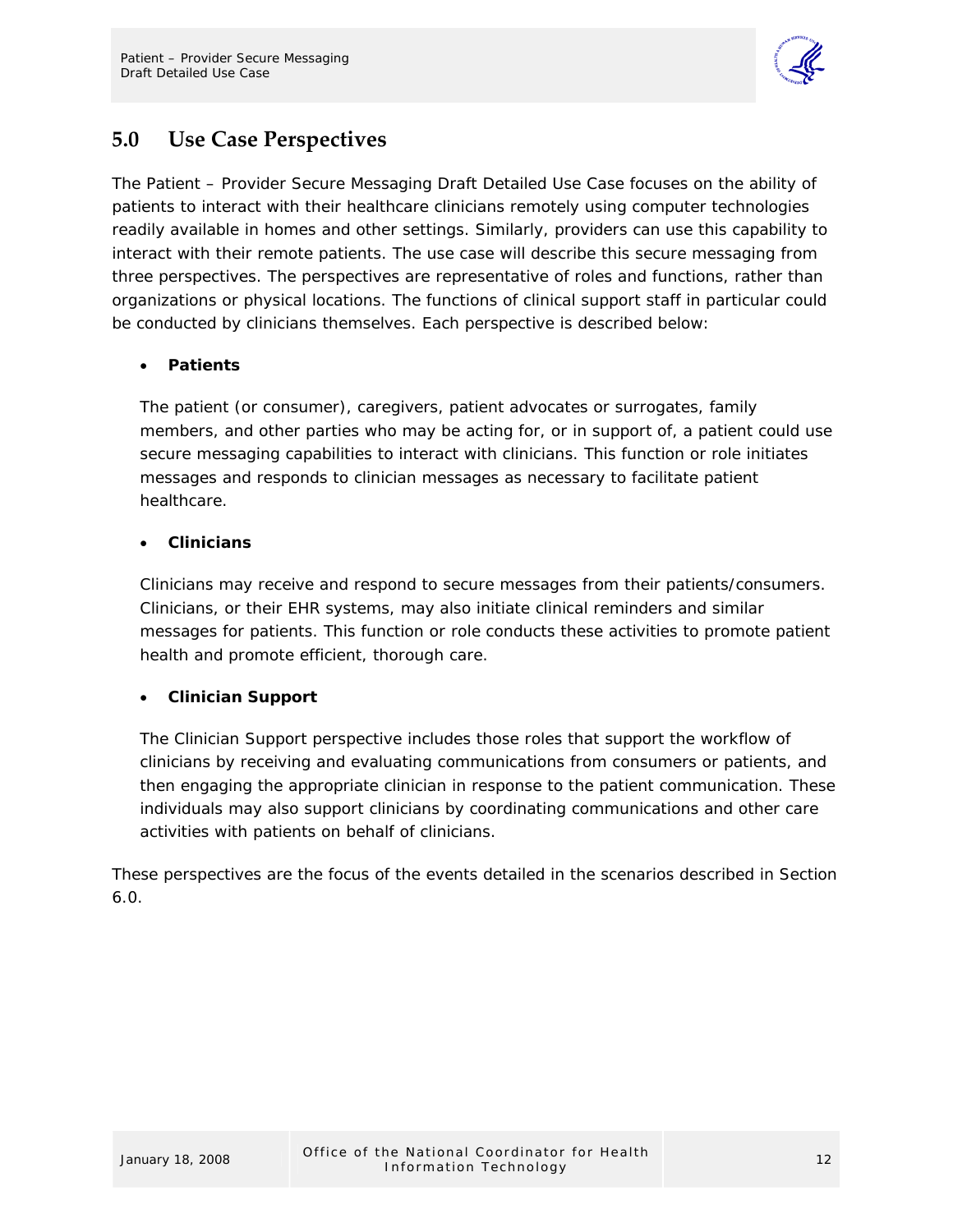

## <span id="page-15-0"></span>**6.0 Use Case Scenarios**

The Patient – Provider Secure Messaging Draft Detailed Use Case focuses on the ability of patients to remotely interact with their healthcare clinicians using computer technologies readily available in homes and other settings. Similarly, a clinician's ability to initiate communications to a patient (and respond to their communications) is also a focus for this use case. Patient caregivers, family members, and advocates may be included in these communications. Finally, clinical reminders sent from clinicians, or EHRs, to patients are included in these scenarios.

#### • **Patient-Initiated Communication**

This scenario is focused on the patient's ability to use readily available computerized technologies to communicate with clinicians using secure messaging capabilities.

- o The patient initiates a message using a secure web browser, PHR, patient portal, or other messaging tool. Structured templates could be used to gather the needed clinical and administrative information from the patient including items such as patient identifying information, questions the patient would like to ask, or description of symptoms or problems the patient wishes to communicate to the clinician. Unstructured free text can be included in these communications but structured communications may better support efficient information exchange and provider workflow.
- o Patient communications could include communications related to patient selfmonitoring or chronic care as described separately in the 2008 Draft Detailed Remote Monitoring Draft Detailed Use Case. Although most of that communication is intended to be from devices described in that use case, there may be instances where manually-entered information might be communicated via secure messaging. In addition, there may be communications between patient and provider related to questions about device measurement data, supplemental patient health status information, treatments (or changes in treatments), or other care interactions.
- o The clinical support staff receives and evaluates the information supplied by the patient and either:
	- Responds directly to the patient and documents the communication event. This response may be discussed with the clinician. Secure messaging is not intended for use in emergency situations. Nonetheless, if a patient communication indicates a need for emergency care or another medical intervention, the clinician should always be notified. The response could occur in several ways, including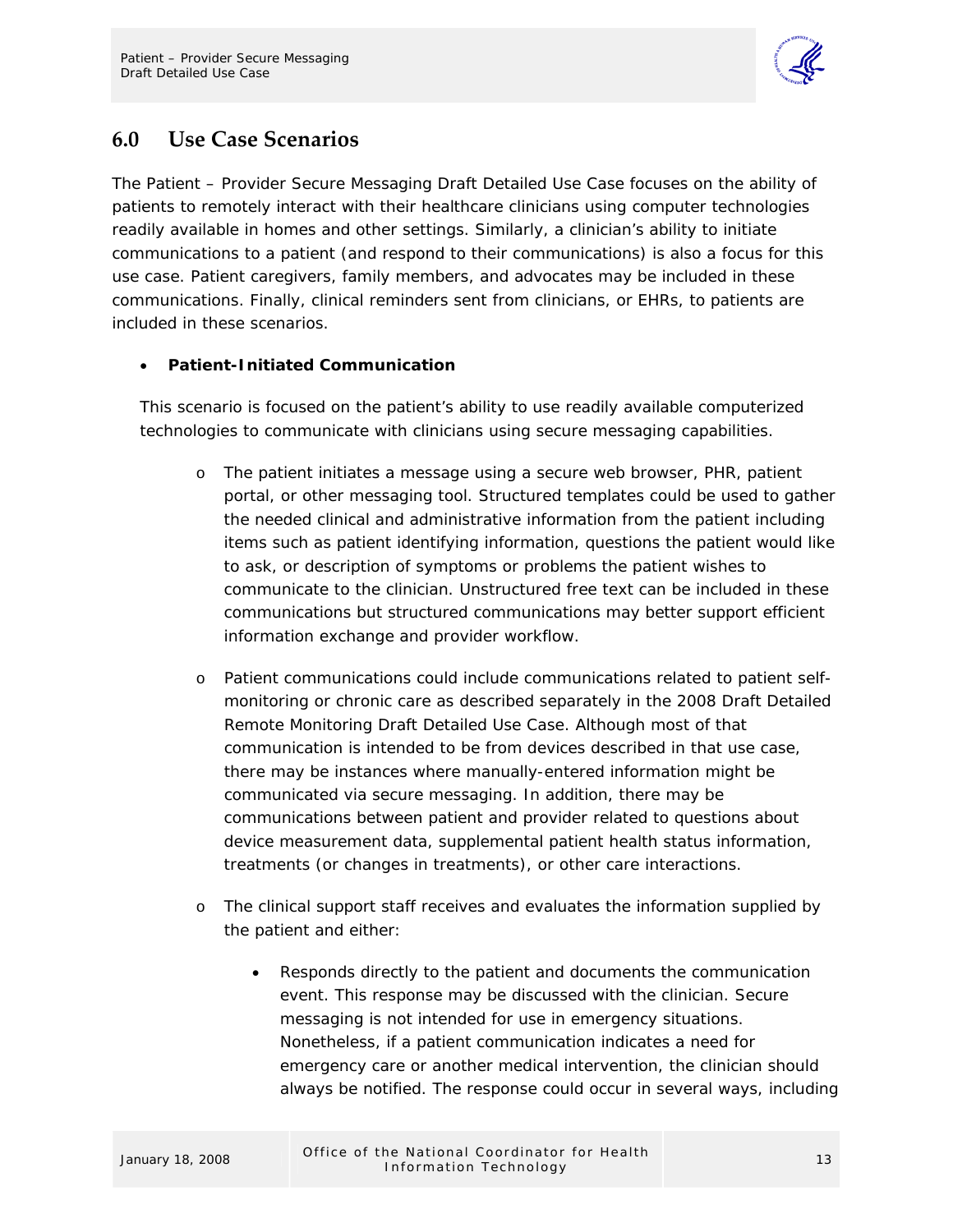

such methods as a telephone call or unsecured message (e.g., email) advising the patient that a secure message is available to them containing sensitive clinical information; or

- Forwards the information along with other relevant clinical information to the clinician for a response. This could be accomplished using the workflow capabilities of the clinician's EHR.
- o A clinician can respond to the patient after evaluating the patient's concerns and questions either directly to the patient or through the clinical support staff.
	- Direct communication with the patient could occur in several ways such as a direct response in the secure system, a telephone call or an email advising the patient that a secure message is available for them.
	- Communication through the clinical support staff could be accomplished by using the workflow capabilities of the clinician's EHR, or independently. This communication could include instructions to be given to the patient, clinical care instructions or orders, or requests for additional information.
- o At the conclusion of the communication exchange, the clinical support staff and/or the clinician need to complete additional activities as necessary. This may be supported by automated tools that archive messages and associate them with patient medical records.

#### • **Clinician-Initiated Communication**

This scenario is focused on the clinician's ability to use secure messaging capabilities to communicate with a patient. This scenario includes the use of clinical reminders as communications from providers to patients regarding items such as medical screening examinations, regular diagnostic tests, or wellness activities.

o The clinician initiates a message using an EHR or other secure messaging tool. Structured templates could be used to request needed clinical and administrative information from the patient including items such as patient identifying information, questions the clinician may like to ask, or information related to a patient symptom or problem that the clinician wishes to communicate to the patient. These communications could also include followup to a previous visit, test, or lab result. Unstructured free text can be included in these communications but structured communications may better support efficient information exchange and provider workflow.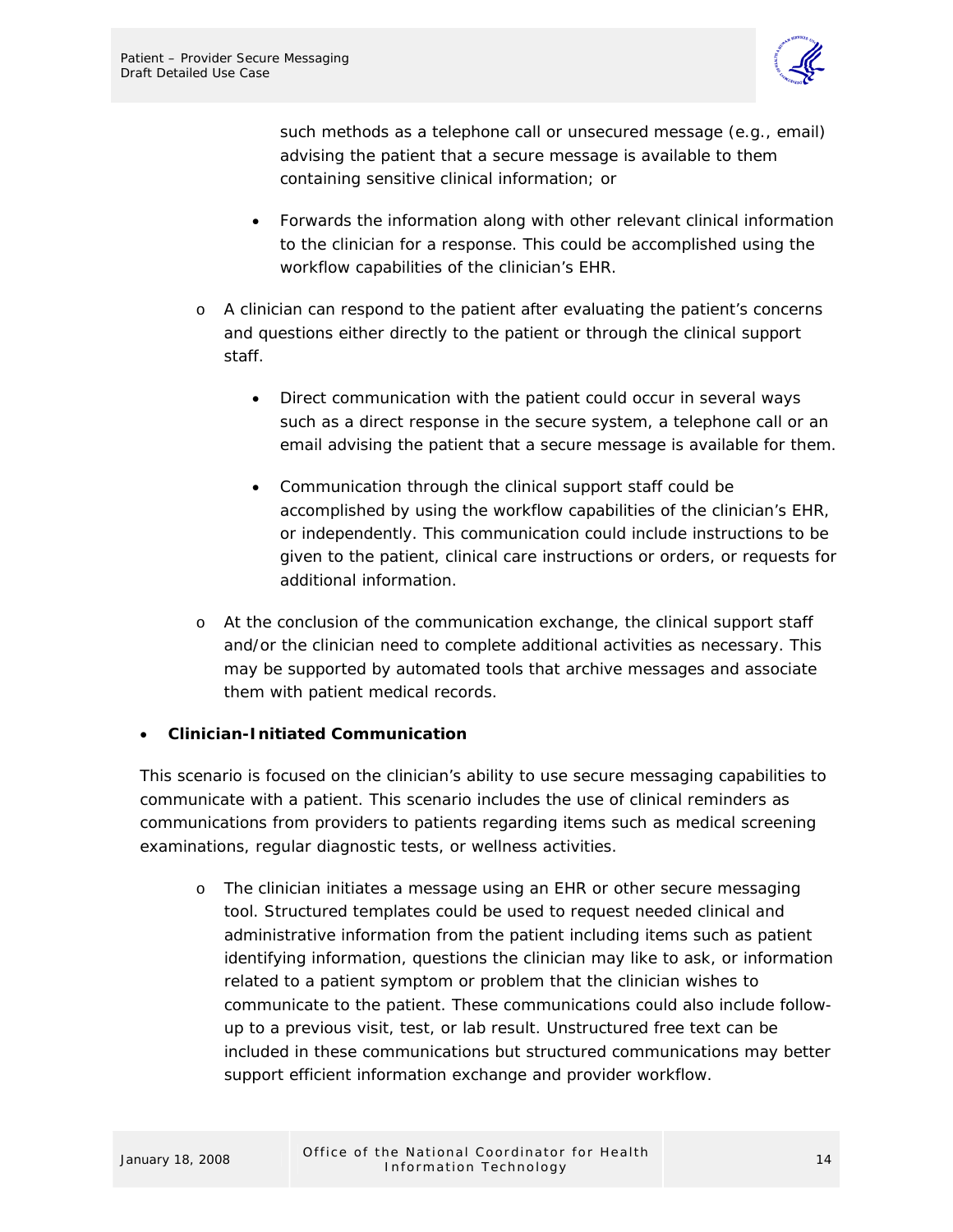

- o Similarly, the clinician may use this secure messaging capability to respond to patient communications. As described above, the clinician may also rely on clinical support staff to support this capability on behalf of a clinician.
- o Communications may include copied text or web links to other information that could promote patient understanding of medical conditions and patient/clinician working relationships.
- o Communications between clinicians and patients could also include additional patient-related representatives such as care coordinators, caregivers, family members, and patient surrogates. Inclusion of these additional parties would be done in accordance with patient confidentiality and privacy preferences.
- o Clinical reminders can be initiated by a clinician. These reminders can also be triggered by automated functions within an EHR that evaluate patient-specific information to determine the need for a reminder based on EHR data, best practices, and evidence-based guidelines. Reminders could include annual medical checkups, medical screening examinations, immunizations, or periodic requests for clinical information from the patient. Use of reminders by a clinician could be coordinated with appropriate eligibility and benefits considerations.
- o Reminders could be delivered to the patient as:
	- Electronic mail informing the patient to retrieve a secure message (that may contain sensitive clinical information).
	- Messages received by the patient's PHR or other secure messaging tool.
- o Duplicate reminders could be sent to caregivers (e.g., family member, home health nurse, or care coordinator), based on automatic message routing and pre-established patient preferences.
- o At the conclusion of the communication exchange, the clinical support staff and/or the clinician need to complete information related to the communication event and perform documentation of the event as required. This may be supported by automated tools that archive messages and associate them with patient medical records.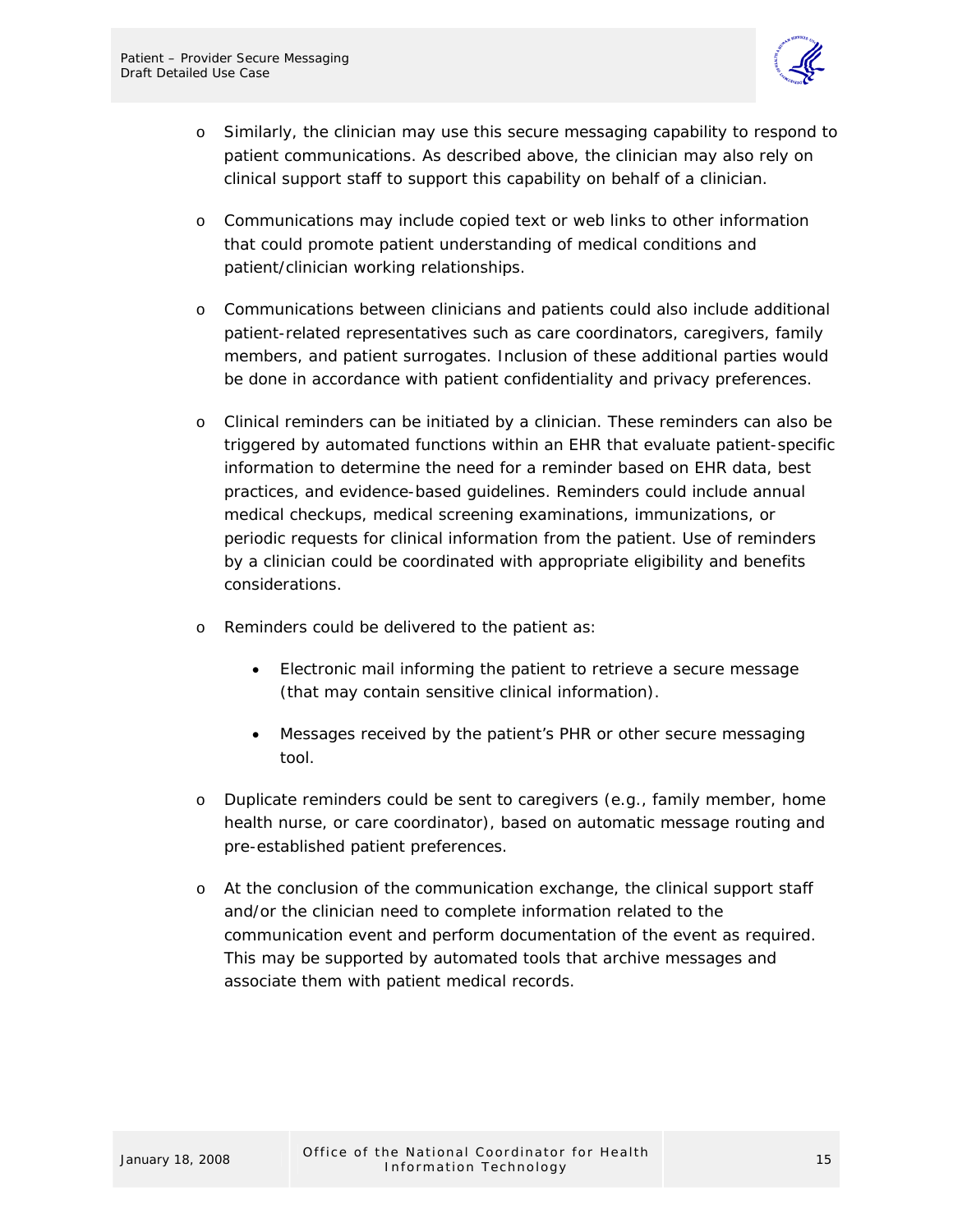#### **7.0Scenario 1: Patient‐Initiated Communication**

<span id="page-18-0"></span>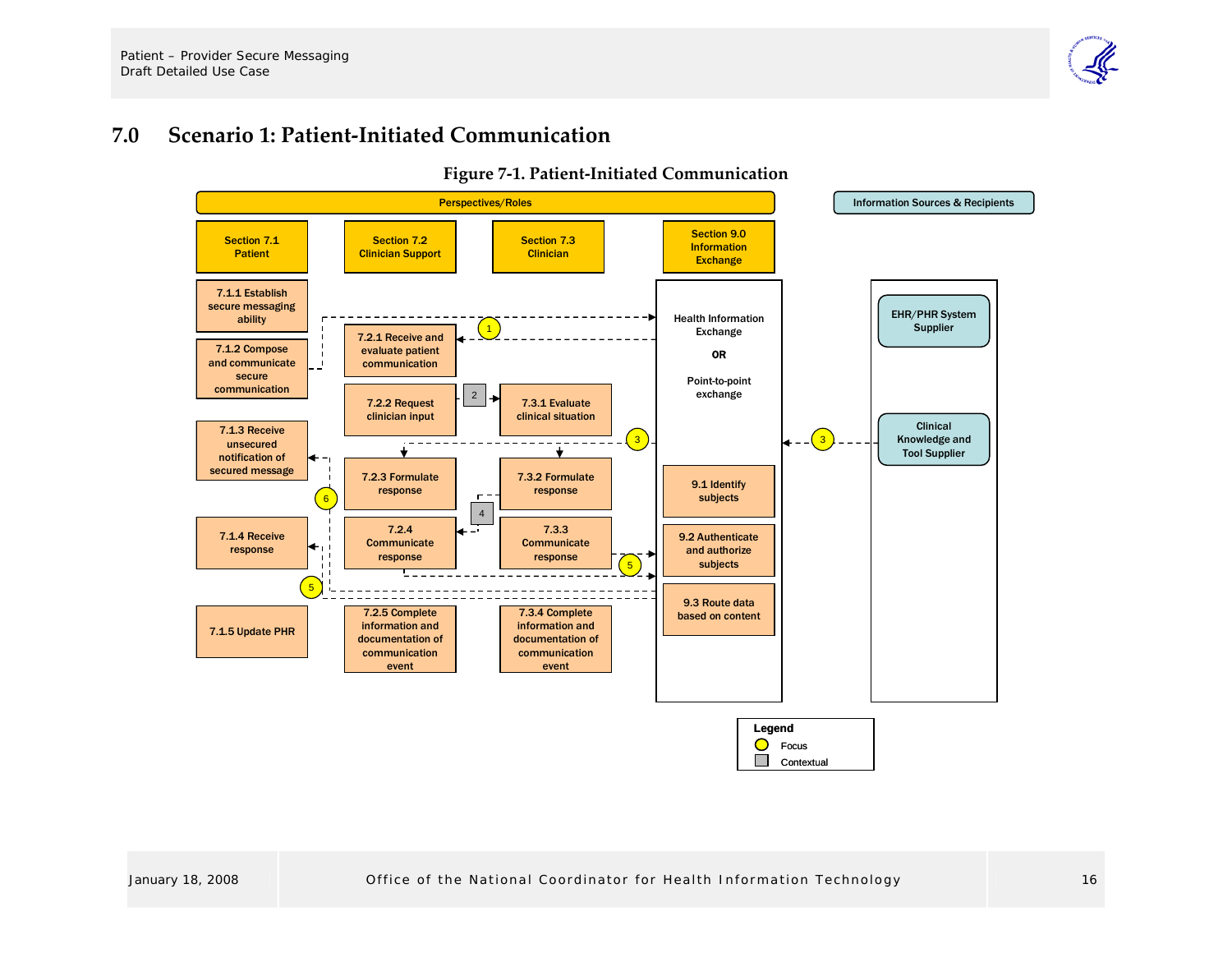

#### **Figure <sup>7</sup>‐2. Patient‐Initiated Communication Scenario Flows**

- Patient sends a secure communication to clinician potentially via clinician support **1**
- Clinician support may forward communication to an appropriate clinician 2
- Message content may be supported by tools to support clinician workflow**3**
- Clinician responds to clinician support and/or directly to the patient; may include patient data 4
- Clinician or clinician support communicates response to the patient **5**
- <span id="page-19-0"></span>Patient receives unsecured message indicating secure message is available**6**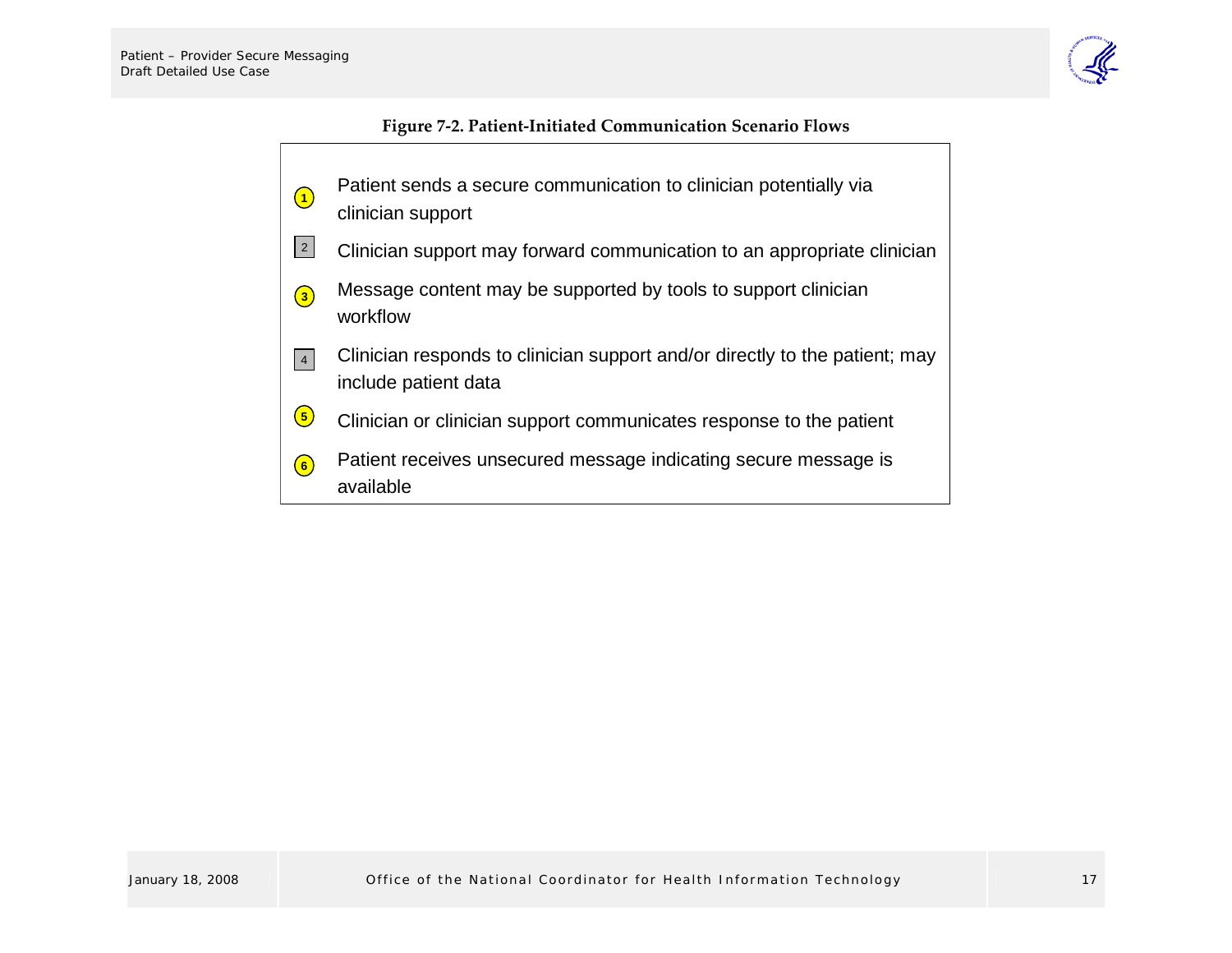

#### Figure 7-3. Patient-Initiated Communication, Patient Perspective

| Code    | <b>Description</b>                                                                                                            | <b>Comments</b>                                                                                                                                                                                                                                                                                 |
|---------|-------------------------------------------------------------------------------------------------------------------------------|-------------------------------------------------------------------------------------------------------------------------------------------------------------------------------------------------------------------------------------------------------------------------------------------------|
| 7.1.1   | Event: Establish secure messaging ability                                                                                     |                                                                                                                                                                                                                                                                                                 |
| 7.1.1.1 | Action: Establish required authorization and<br>authentication.                                                               | To use secure messaging capabilities, patients need to be authenticated. This is sometimes<br>done by having a face-to-face meeting in which a patient presents proof of identity.                                                                                                              |
|         |                                                                                                                               | A part of the process is also to verify that a patient is authorized to use this capability and<br>has signed necessary documents (e.g., waivers and terms and conditions for use).                                                                                                             |
| 7.1.1.2 | Action: Establish user identification code,<br>password, and other security measures to enable<br>access to secure messaging. | After authentication and authorization, a user identification code (user id) and password are<br>established for a patient that will enable use of this capability. Other security measures may<br>also be imposed that a patient will need to satisfy.                                         |
| 7.1.1.3 | Action: Conduct training and other remaining<br>setup as needed.                                                              | Users may also require some training on the use of these secure messaging tools. These tools<br>can include tools built around an EHR, PHR, patient portal, or other communication tools.<br>There may also be additional setup tasks required to establish the secure messaging<br>capability. |
| 7.1.2   | <b>Event:</b> Compose and communicate secure<br>communication                                                                 |                                                                                                                                                                                                                                                                                                 |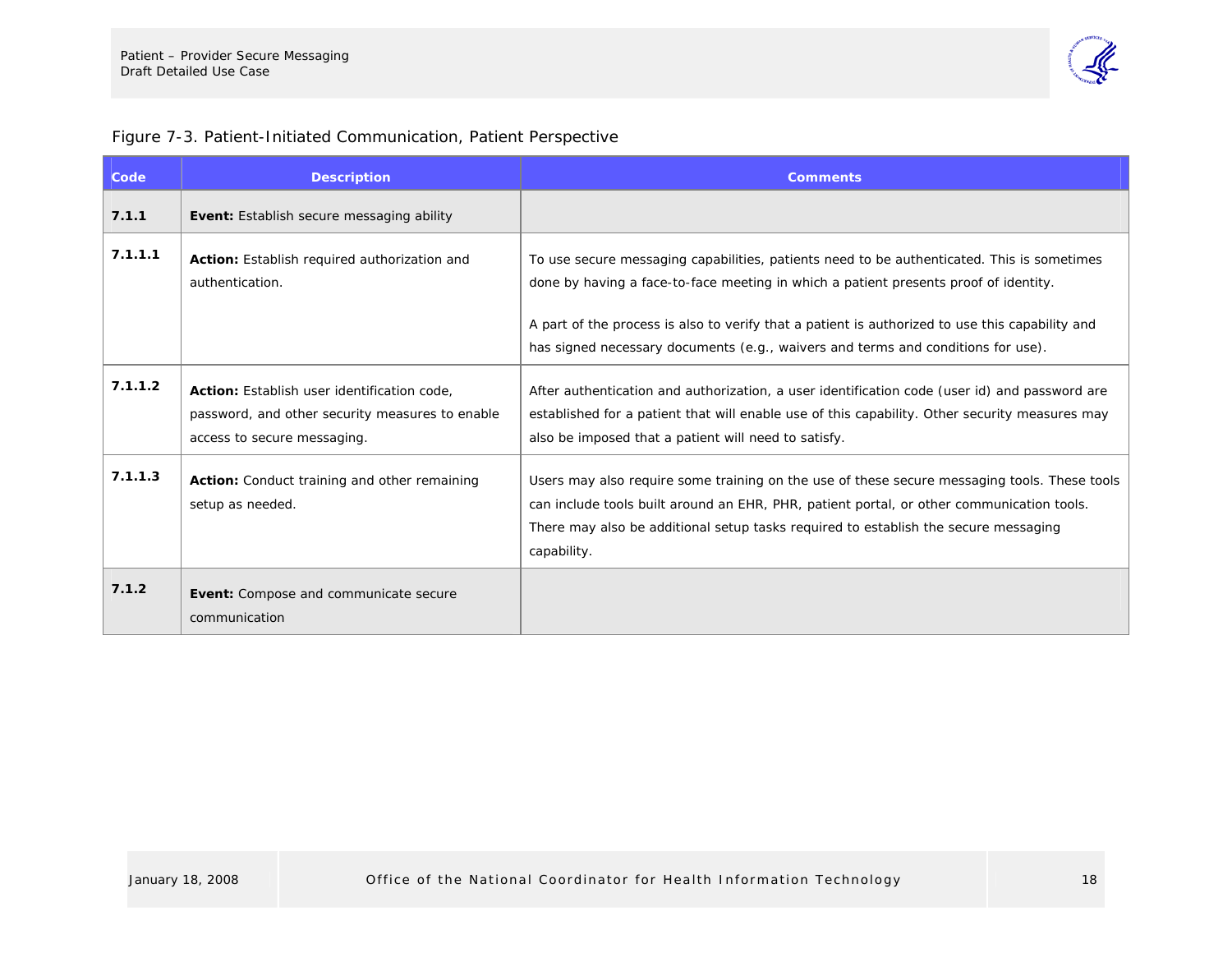

| Code    | <b>Description</b>                                                                  | <b>Comments</b>                                                                                                                                                                                                                                                                                                                                                                                                                                                                                                                                                                                                                                                                                          |
|---------|-------------------------------------------------------------------------------------|----------------------------------------------------------------------------------------------------------------------------------------------------------------------------------------------------------------------------------------------------------------------------------------------------------------------------------------------------------------------------------------------------------------------------------------------------------------------------------------------------------------------------------------------------------------------------------------------------------------------------------------------------------------------------------------------------------|
| 7.1.2.1 | Action: Compose message using tools established<br>to support secure communication. | Patients use the secure messaging tool to compose a communication to one or more<br>providers. This will typically include logging into the secure tool using the user id, password,<br>and other security measures previously established.                                                                                                                                                                                                                                                                                                                                                                                                                                                              |
|         |                                                                                     | Communications are intended to be secure messages. They can be structured messages,<br>unstructured messages, or a mixed format. Structured fields may benefit patients and<br>providers by providing quidance that will make for complete, efficient, easily understood<br>communications. On the other hand, a structure may inhibit patients from being able to "tell<br>their own story" in terms that are more familiar and conversational.                                                                                                                                                                                                                                                         |
|         |                                                                                     | Communications may also include additional materials as appropriate (attachments, links to<br>internet sites, etc.).                                                                                                                                                                                                                                                                                                                                                                                                                                                                                                                                                                                     |
| 7.1.2.2 | Action: Send secure communication.                                                  | Once composed, a secure message can be sent to one or more providers. In some<br>implementations, communications sent to a specific provider may in fact be received by<br>clinician support staff (or message "triage" group) who supports a clinician by reviewing the<br>communication to ascertain whether it can be satisfied by someone other than a clinician<br>(such as an administrative request) or needs to be directed to the intended clinician.<br>Communication tools may also include some message tracking capabilities (e.g., Read<br>Receipt, etc.) to give patients additional ability to see who has read the communication and<br>what action has taken place with respect to it. |
| 7.1.3   | Event: Receive unsecured notification of secure<br>message                          |                                                                                                                                                                                                                                                                                                                                                                                                                                                                                                                                                                                                                                                                                                          |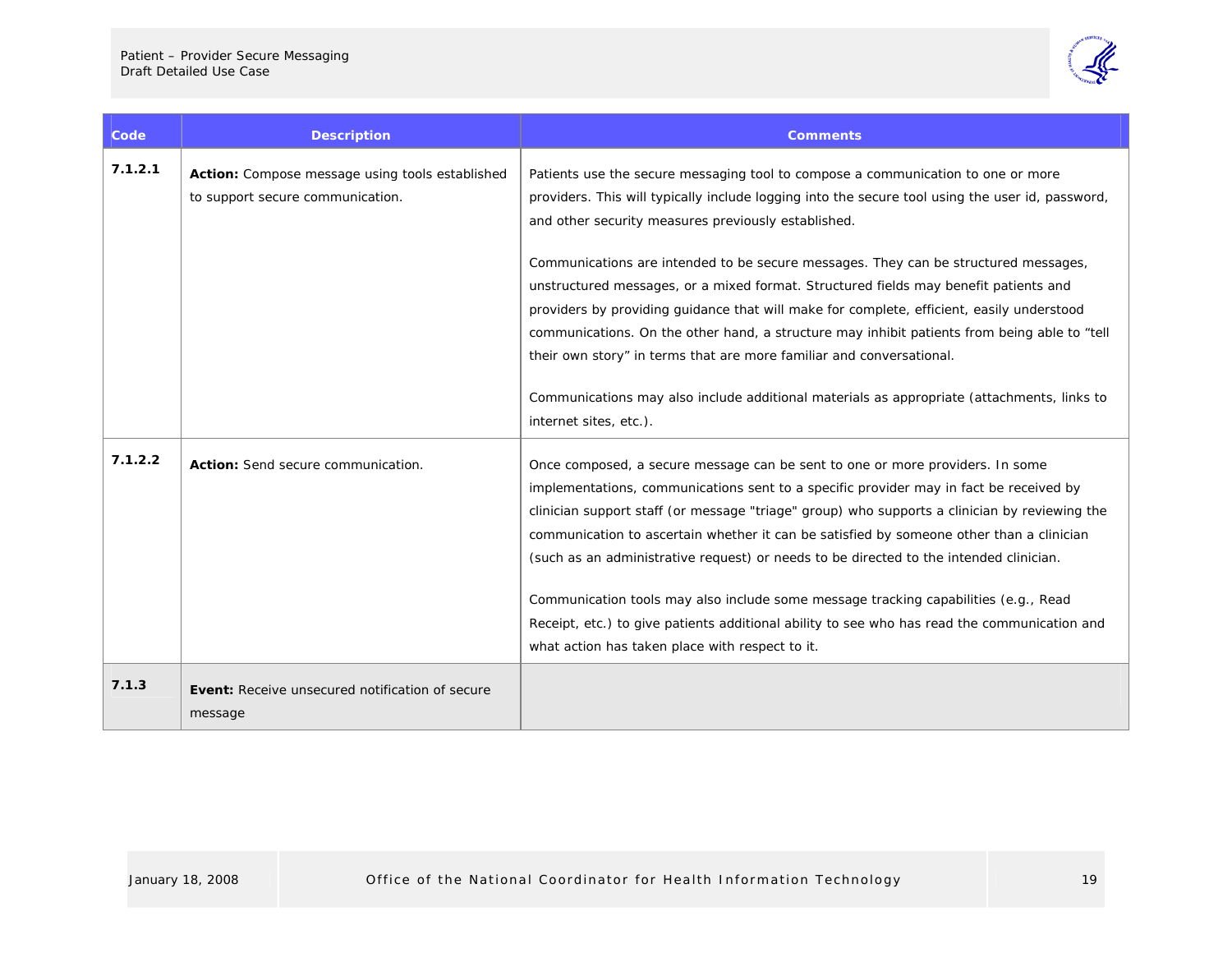

| Code    | <b>Description</b>                                                                      | <b>Comments</b>                                                                                                                                                                                                                                                                                                                                                                                                                                                                                                                                                        |
|---------|-----------------------------------------------------------------------------------------|------------------------------------------------------------------------------------------------------------------------------------------------------------------------------------------------------------------------------------------------------------------------------------------------------------------------------------------------------------------------------------------------------------------------------------------------------------------------------------------------------------------------------------------------------------------------|
| 7.1.3.1 | <b>Action:</b> Receive unsecured notification of secure<br>message.                     | Once a provider has responded to a patient communication, the provider's response is made<br>available through the same secure messaging tool. Since patients may not regularly log in to<br>their tool, an unsecured message may be sent to the patient (on an unsecured channel<br>designated by the patient) indicating that a secure message is waiting to be read.<br>This unsecured message should not include any sensitive patient data. It should also not<br>include a link to the secure messaging tool due to potential security risks (e.g., "phishing"). |
| 7.1.4   | Event: Receive response                                                                 |                                                                                                                                                                                                                                                                                                                                                                                                                                                                                                                                                                        |
| 7.1.4.1 | Action: Receive secured message from provider.                                          | A patient logs in to the secure messaging tool using the appropriate user id and password.<br>From there, the secure message can be opened and read.<br>The provider's message may include a clinician response, related materials, and links to<br>additional information. Structured messaging may also help patients understand clinician<br>responses.                                                                                                                                                                                                             |
| 7.1.5   | Event: Update PHR                                                                       |                                                                                                                                                                                                                                                                                                                                                                                                                                                                                                                                                                        |
| 7.1.5.1 | Action: Update PHR or other patient tool with<br>results of communication and response. | After reading a clinician's response to a secure message, the patient may update existing<br>personal health records, noting the details of the interaction. The patient would may also take<br>other clinical actions as appropriate based on the communication.<br>Secure messaging tools typically include the ability for the system to automatically track<br>communications sent and received, providing an audit trail of communications and the ability<br>to revisit past communications as necessary.                                                        |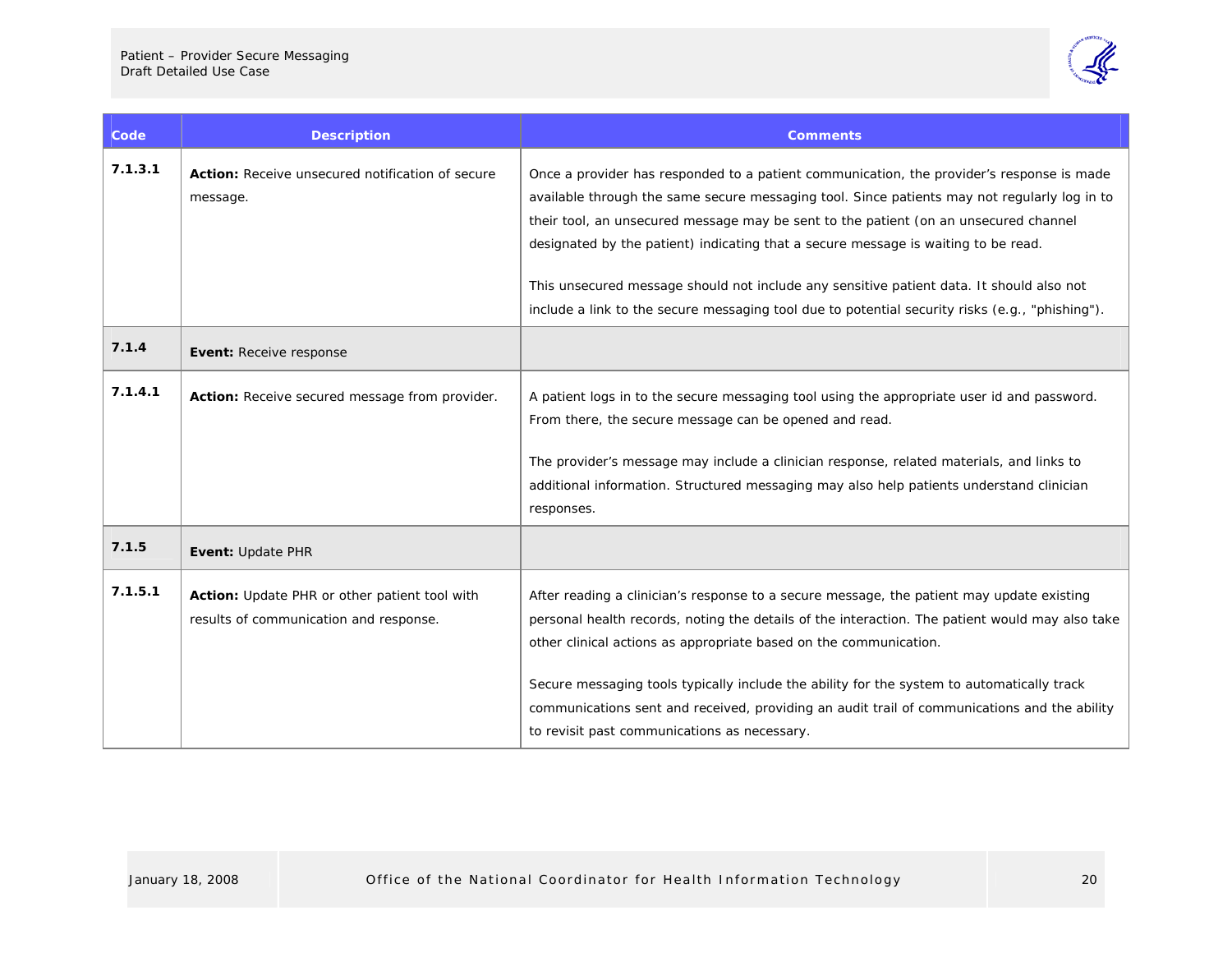

<span id="page-23-0"></span>

| Code    | <b>Description</b>                                                  | <b>Comments</b>                                                                                                                                                                                                                                                                                                                                                                                                                                                                              |
|---------|---------------------------------------------------------------------|----------------------------------------------------------------------------------------------------------------------------------------------------------------------------------------------------------------------------------------------------------------------------------------------------------------------------------------------------------------------------------------------------------------------------------------------------------------------------------------------|
| 7.2.1   | Event: Receive and evaluate patient<br>communication                |                                                                                                                                                                                                                                                                                                                                                                                                                                                                                              |
| 7.2.1.1 | Action: Receive patient communication.                              | The initial receipt of a secure communication from a patient may be received by clinician<br>support staff. This can, in fact, be done by clinicians directly where they are also filling the<br>role of clinician support. The clinician support messaging capability must satisfy the same<br>type of authentication, authorization, and security requirements described above for patients.<br>Secure messaging tools may also include the ability for the tool to automatically link the |
|         |                                                                     | patient communication with the appropriate electronic medical records to assist in efficient<br>communication workflow and processing.                                                                                                                                                                                                                                                                                                                                                       |
| 7.2.1.2 | Action: Evaluate patient communication.                             | An initial assessment of the patient communication is intended to separate communications<br>that require clinical action from those that can be addressed through other support (e.g.,<br>administrative support).                                                                                                                                                                                                                                                                          |
|         |                                                                     | As above, structured messaging tools may support workflow for these messages.                                                                                                                                                                                                                                                                                                                                                                                                                |
| 7.2.2   | Event: Request clinician input                                      |                                                                                                                                                                                                                                                                                                                                                                                                                                                                                              |
| 7.2.2.1 | Action: Confirm receipt and evaluation of patient<br>communication. | A message receipt confirmation may be automatic within the communication tool and is<br>intended to alert the patient that the communication has been received.                                                                                                                                                                                                                                                                                                                              |
|         |                                                                     | If the communication can be processed with minimal clinician input such as those that are<br>primarily administrative in nature, a planned response may be developed and discussed with<br>the clinician.                                                                                                                                                                                                                                                                                    |

### **Figure <sup>7</sup>‐4. Patient‐Initiated Communication, Clinician Support Perspective**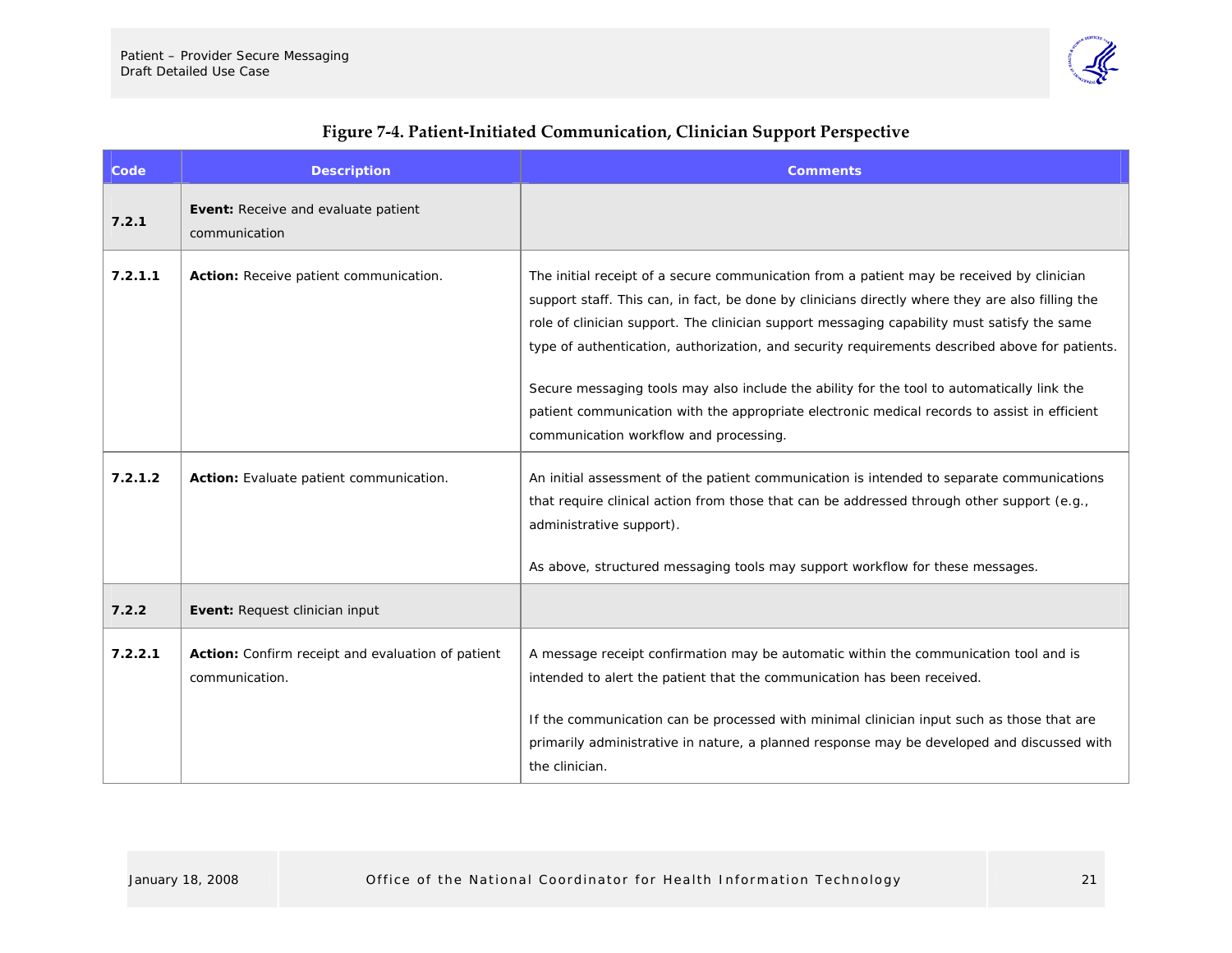

| <b>Code</b> | <b>Description</b>                                                      | <b>Comments</b>                                                                                                                                                                                                                                                                                                                                                                           |
|-------------|-------------------------------------------------------------------------|-------------------------------------------------------------------------------------------------------------------------------------------------------------------------------------------------------------------------------------------------------------------------------------------------------------------------------------------------------------------------------------------|
| 7.2.2.2     | Action: Forward patient communication to<br>$clinician(s)$ .            | If further clinician input is required, the original patient communication may be forwarded to<br>a clinician, potentially with a preliminary assessment.                                                                                                                                                                                                                                 |
| 7.2.3       | Event: Formulate response                                               |                                                                                                                                                                                                                                                                                                                                                                                           |
| 7.2.3.1     | Action: Determine appropriate clinical response.                        | A response to the communication may be developed by clinician support. This response may<br>or may not include input from clinicians depending on the original communication request and<br>its evaluation. A phone discussion between clinician support and the patient may also be<br>included within this action to determine the most appropriate response.                           |
| 7.2.3.2     | Action: Compose communication response.                                 | Once the most appropriate response is determined, the communication response is created.<br>Message content support tools may further aid in workflow by providing practice-specific or<br>provider-specific "pre-prepared" content.<br>The communication response may also include additional materials as appropriate<br>(attachments, educational materials, links to internet sites). |
| 7.2.4       | Event: Communicate response                                             |                                                                                                                                                                                                                                                                                                                                                                                           |
| 7.2.4.1     | Action: Transmit communication response.                                | Once the communication response is composed, it can be sent through the same<br>communication tool.<br>This transmission action can also automatically trigger an unsecured message to the patient,<br>notifying of the existence of a secured message.                                                                                                                                   |
| 7.2.5       | Event: Complete information and documentation<br>of communication event |                                                                                                                                                                                                                                                                                                                                                                                           |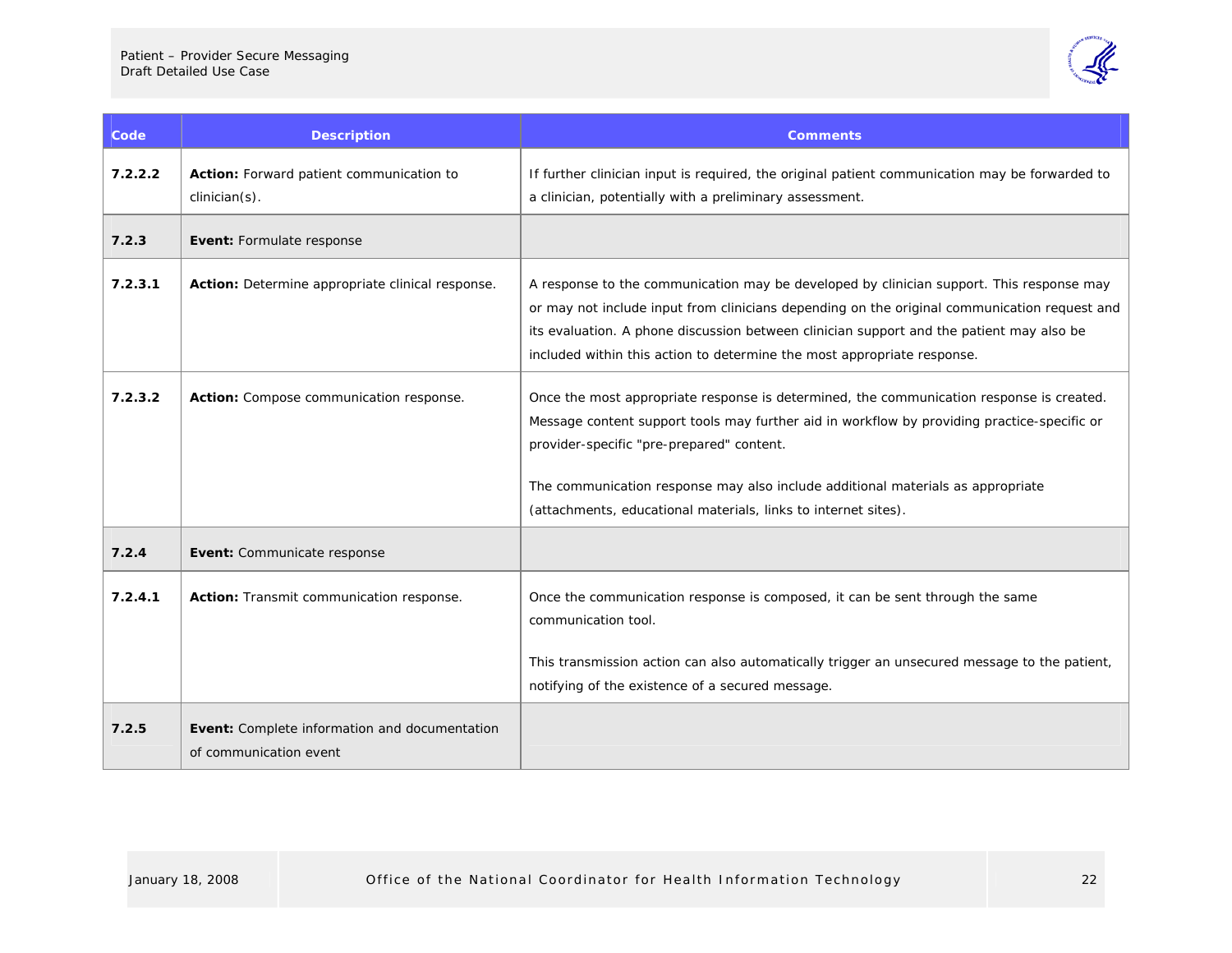

| Code    | <b>Description</b>                                                                     | <b>Comments</b>                                                                                                                                                                                                                                                                                                                                                                                                                                                   |
|---------|----------------------------------------------------------------------------------------|-------------------------------------------------------------------------------------------------------------------------------------------------------------------------------------------------------------------------------------------------------------------------------------------------------------------------------------------------------------------------------------------------------------------------------------------------------------------|
| 7.2.5.1 | <b>Action:</b> Complete medical information related to<br>this communication exchange. | Secure messaging tools could provide automatic logging of communications sent and received<br>for audit logs and subsequent review.<br>Communications sent by and to the patient may require an update to the patient's specific<br>medical records. In some cases, selected cutting and pasting of the patient communication<br>content may be possible. These tools may also support an automatic linkage between<br>messages and the patient's medical record. |
| 7.2.5.2 | Action: Complete documentation of<br>communication.                                    | There may be additional actions required to complete this communication event. Automated<br>tools may assist and promote provider workflow to minimize this work.                                                                                                                                                                                                                                                                                                 |

### **Figure <sup>7</sup>‐5. Patient‐Initiated Communication, Clinician Perspective**

<span id="page-25-0"></span>

| Code    | <b>Description</b>                                                | <b>Comments</b>                                                                                                                                                                                                                                                                                                                                                                                                                                                                                                                                                                                                                                                                                                                                                |
|---------|-------------------------------------------------------------------|----------------------------------------------------------------------------------------------------------------------------------------------------------------------------------------------------------------------------------------------------------------------------------------------------------------------------------------------------------------------------------------------------------------------------------------------------------------------------------------------------------------------------------------------------------------------------------------------------------------------------------------------------------------------------------------------------------------------------------------------------------------|
| 7.3.1   | <b>Event:</b> Evaluate clinical situation                         |                                                                                                                                                                                                                                                                                                                                                                                                                                                                                                                                                                                                                                                                                                                                                                |
| 7.3.1.1 | Action: Evaluate patient communication and<br>clinical situation. | The clinician support messaging capability must satisfy the same type of authentication,<br>authorization, and security requirements described above for patients. The secure message is<br>received first through an initial notification that an incoming message exists and then the<br>actual message can be read and processed.<br>Secure messaging tools may also include the ability for the tool to automatically link the<br>patient communication with the appropriate electronic medical records to assist in efficient<br>communication workflow and processing.<br>Once the message is read, an initial assessment of the patient's clinical situation may be<br>appropriate. The patient's medical record and other resources may be considered. |
| 7.3.2   | <b>Event: Formulate Response</b>                                  |                                                                                                                                                                                                                                                                                                                                                                                                                                                                                                                                                                                                                                                                                                                                                                |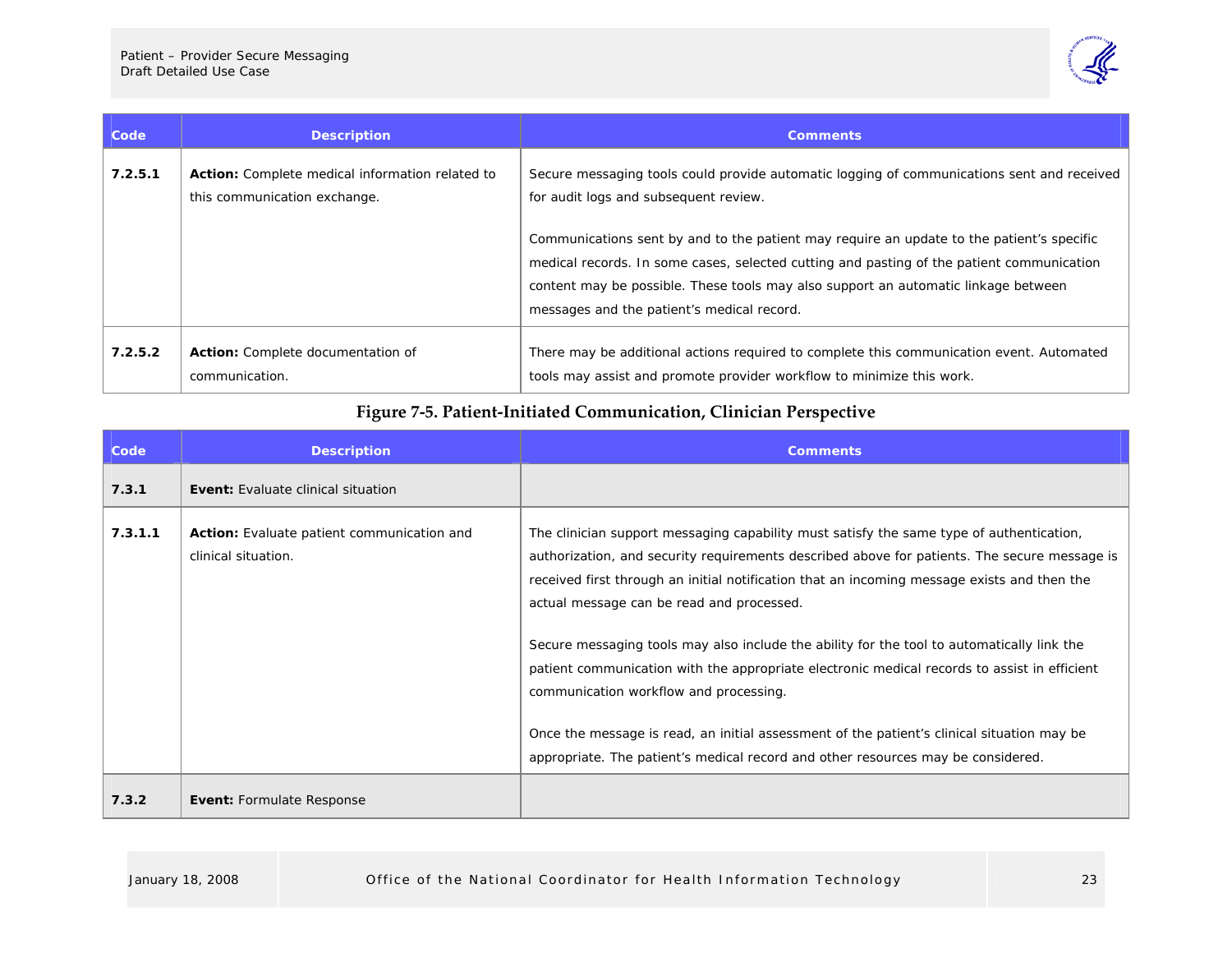

| Code <sup>'</sup> | <b>Description</b>                                                      | <b>Comments</b>                                                                                                                                                                                                                                                                                                                                                                                                                                                                                                                                                                                                                                                                                                                                                                                      |
|-------------------|-------------------------------------------------------------------------|------------------------------------------------------------------------------------------------------------------------------------------------------------------------------------------------------------------------------------------------------------------------------------------------------------------------------------------------------------------------------------------------------------------------------------------------------------------------------------------------------------------------------------------------------------------------------------------------------------------------------------------------------------------------------------------------------------------------------------------------------------------------------------------------------|
| 7.3.2.1           | Action: Determine appropriate clinical response.                        | A response to the communication may be developed by the clinician or the clinician support<br>team based on input from the clinician. A phone call may also be included within this action<br>to determine the most appropriate response.                                                                                                                                                                                                                                                                                                                                                                                                                                                                                                                                                            |
| 7.3.2.2           | Action: Compose communication response.                                 | Once the most appropriate response is determined, the communication response is created.<br>Structured messaging tools may assist in formulating responses. In addition, message<br>content support tools may further aid in workflow by providing practice-specific or provider-<br>specific "pre-prepared" content. If clinicians or their support teams frequently receive certain<br>types of communications, these content tools can improve workflow.<br>The communication response may also include additional materials as appropriate<br>(attachments, educational materials, links to internet sites). Attachments should not require<br>any specialized tools for patients to open them, but only technologies that are readily<br>available in home and other non-clinical environments. |
| 7.3.3             | Event: Communicate response                                             |                                                                                                                                                                                                                                                                                                                                                                                                                                                                                                                                                                                                                                                                                                                                                                                                      |
| 7.3.3.1           | Action: Transmit communication response.                                | Once the communication response is composed, it may be sent through the same<br>communication tool.<br>This transmission action can also automatically trigger an unsecured message to the patient,<br>notifying of the existence of a secured message.                                                                                                                                                                                                                                                                                                                                                                                                                                                                                                                                              |
| 7.3.5             | Event: Complete information and documentation<br>of communication event |                                                                                                                                                                                                                                                                                                                                                                                                                                                                                                                                                                                                                                                                                                                                                                                                      |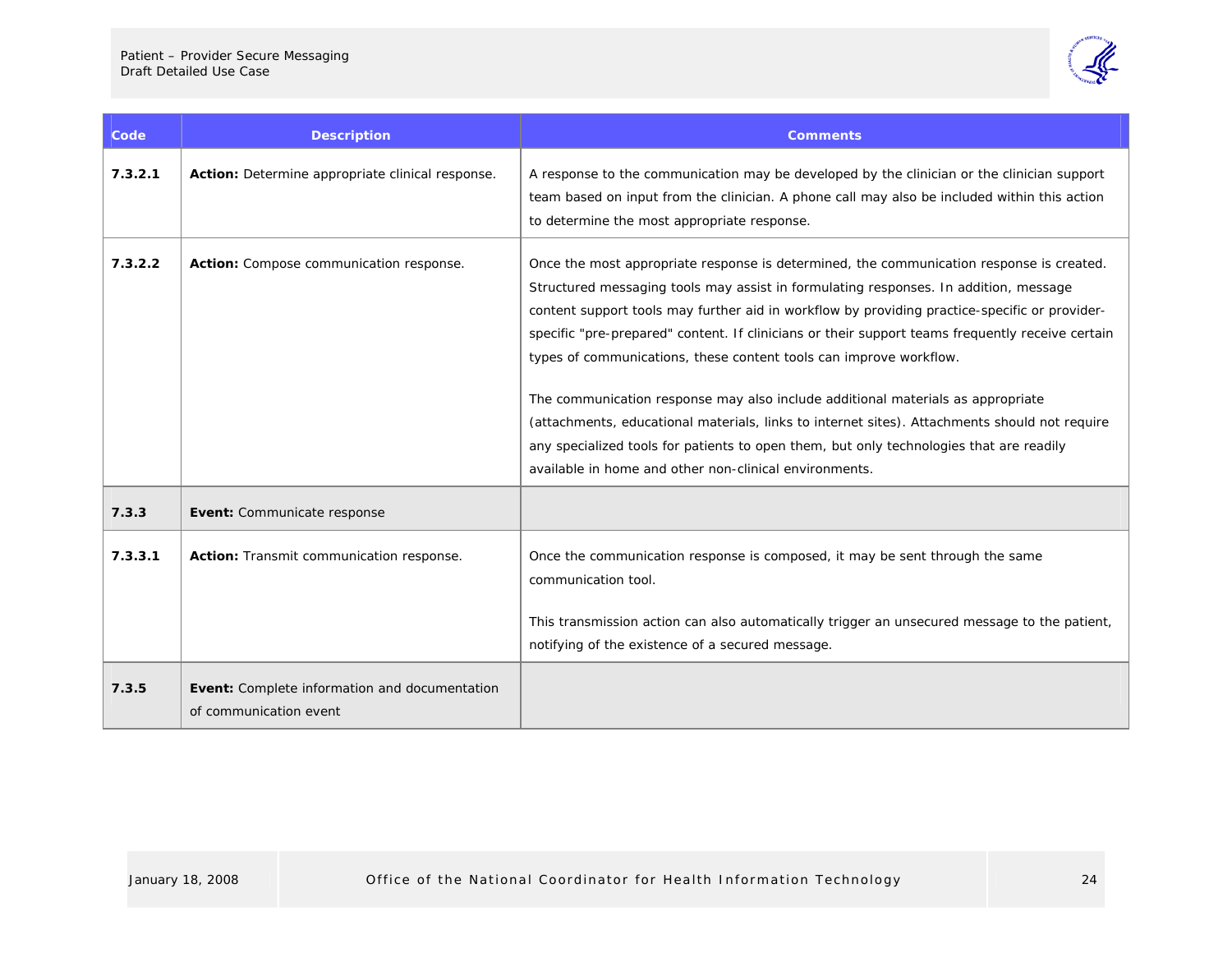

| Code    | <b>Description</b>                                                                     | <b>Comments</b>                                                                                                                                                                                                                                                                                                                                                                                                                                           |
|---------|----------------------------------------------------------------------------------------|-----------------------------------------------------------------------------------------------------------------------------------------------------------------------------------------------------------------------------------------------------------------------------------------------------------------------------------------------------------------------------------------------------------------------------------------------------------|
| 7.3.5.1 | <b>Action:</b> Complete medical information related to<br>this communication exchange. | Secure messaging tools could provide automatic logging of communications sent and received<br>for audit logs and subsequent review.<br>Communications sent by and to the patient may require updating the patient's specific<br>medical records. In some cases, selected cutting and pasting of the patient communication<br>content may be possible. These tools may also support an automatic linkage between<br>messages the patient's medical record. |
| 7.3.5.2 | Action: Complete documentation of<br>communication.                                    | There may be other systems and processes that require completion related to this<br>communication. Automated tools may assist and promote provider workflow to minimize this<br>work.                                                                                                                                                                                                                                                                     |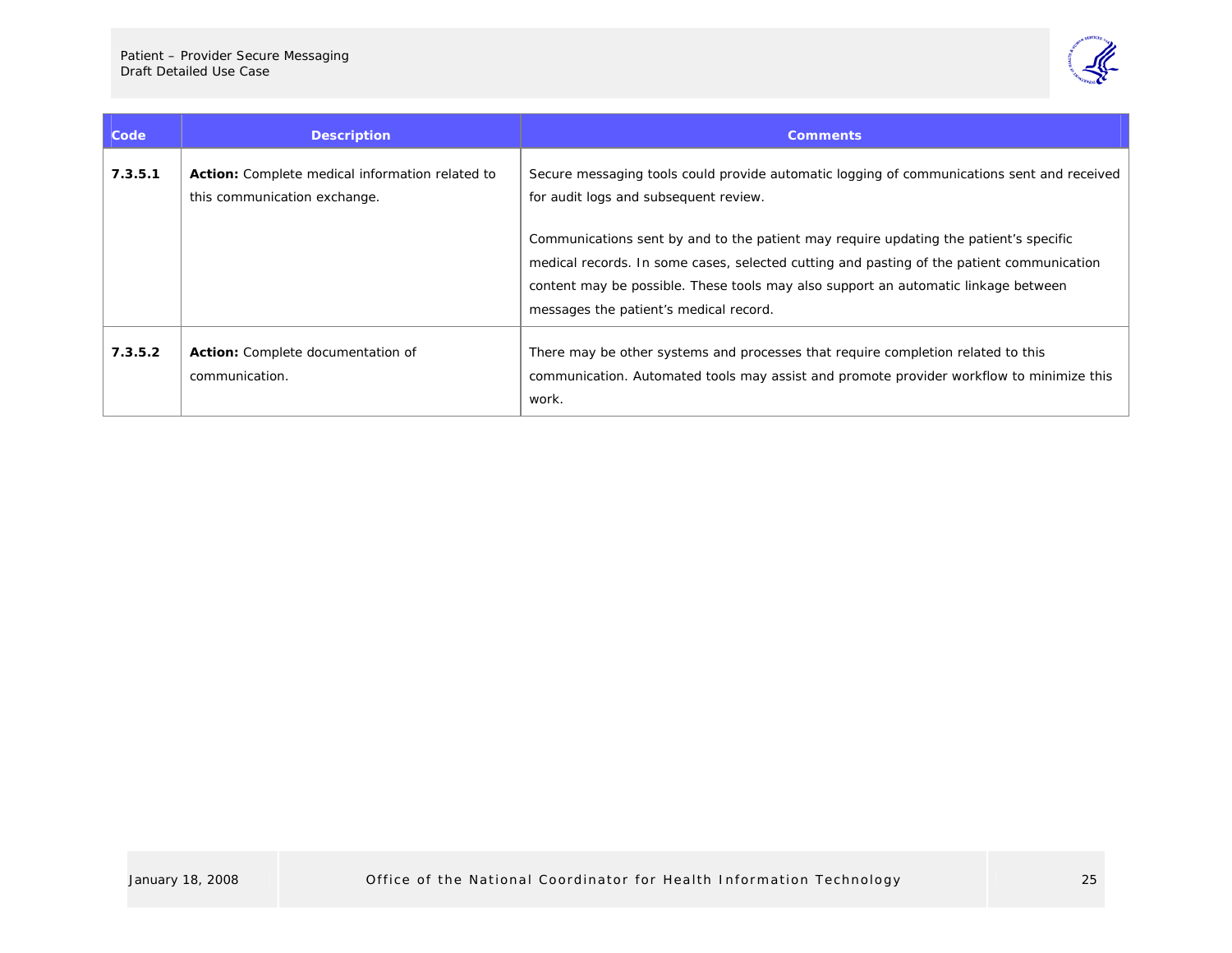#### **8.0Scenario 2: Clinician‐Initiated Communication**

<span id="page-28-0"></span>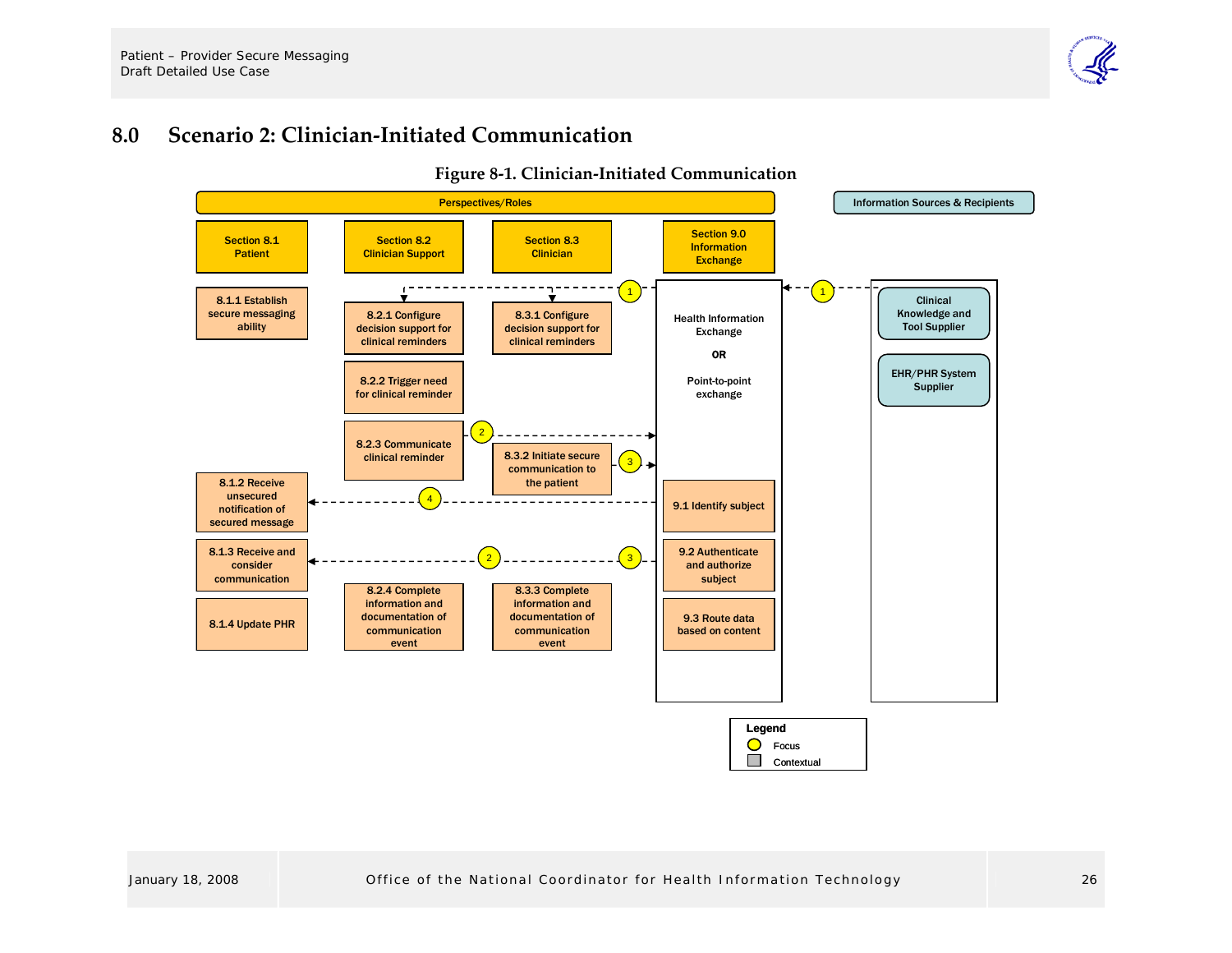

#### **Figure <sup>8</sup>‐2. Clinician‐Initiated Communication Scenario Flows**

<span id="page-29-0"></span>Specifications for configuring EHR or clinician tools to allow automated evaluation of patient-specific information to determine the need for a clinical reminderManually-initiated or automated clinical reminder is sent to the patient Clinician-initiated secure communication is sent to the patient. May include patient-specific information Patient receives unsecured messaging indicating secure message is available**3 1 4 2**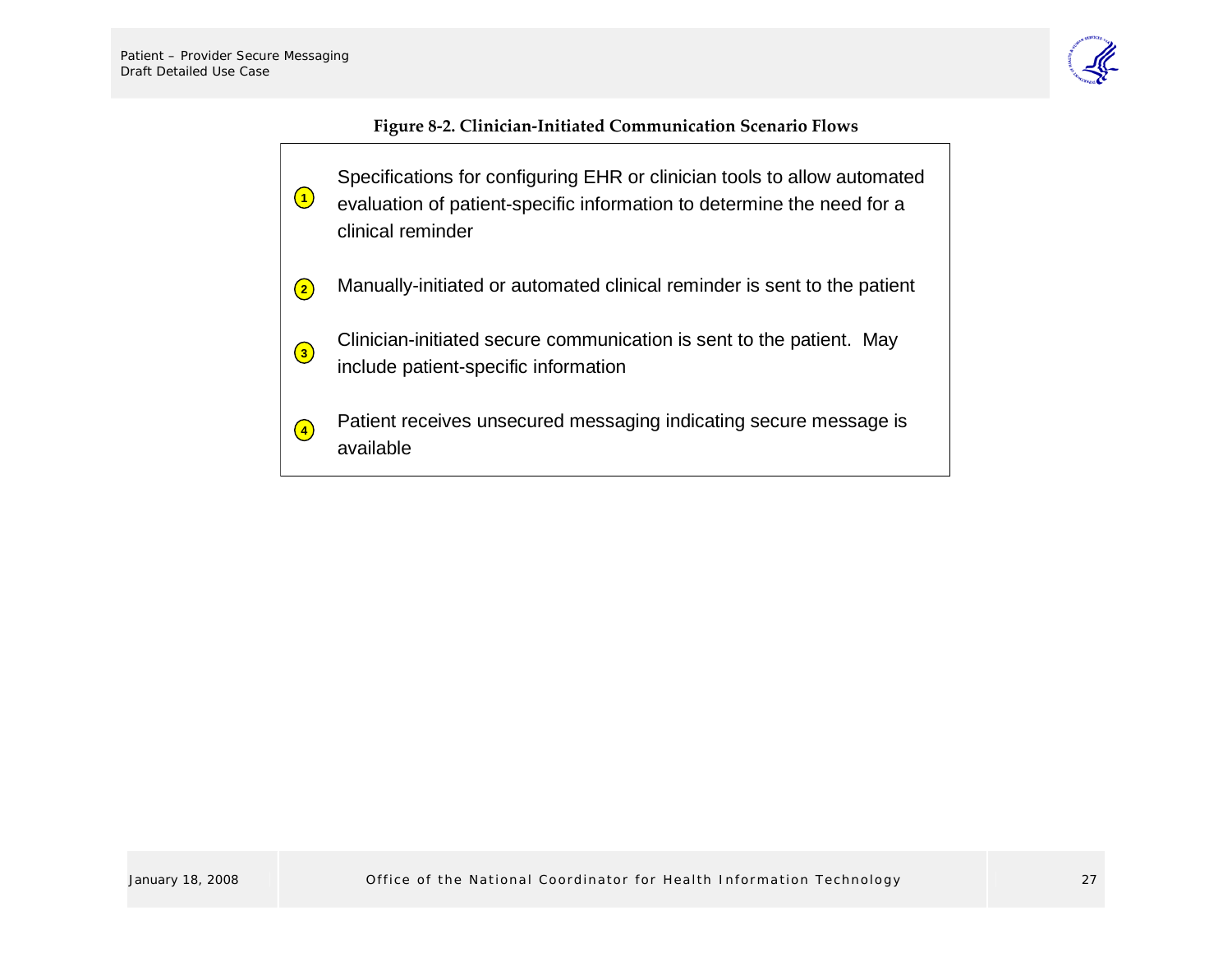

<span id="page-30-0"></span>

| Code    | <b>Description</b>                                                                                                            | <b>Comments</b>                                                                                                                                                                                                                                                                                                                                                                                                                                                                                                                                          |
|---------|-------------------------------------------------------------------------------------------------------------------------------|----------------------------------------------------------------------------------------------------------------------------------------------------------------------------------------------------------------------------------------------------------------------------------------------------------------------------------------------------------------------------------------------------------------------------------------------------------------------------------------------------------------------------------------------------------|
| 8.1.1   | Event: Establish secure messaging ability                                                                                     |                                                                                                                                                                                                                                                                                                                                                                                                                                                                                                                                                          |
| 8.1.1.1 | Action: Establish required authorization and<br>authentication.                                                               | To use secure messaging capabilities, patients need to be authenticated. This is sometimes<br>done by having a face-to-face meeting in which a patient presents proof of identity.<br>A part of the process is also to verify that a patient is authorized to use this capability and<br>has signed necessary documents (e.g., waivers and terms and conditions for use).                                                                                                                                                                                |
| 8.1.1.2 | Action: Establish user identification code,<br>password, and other security measures to enable<br>access to secure messaging. | After authentication and authorization, a user identification code (user id) and password are<br>established for a patient that will enable use of this capability in the future. Other security<br>measures may also be imposed that a patient will need to satisfy.                                                                                                                                                                                                                                                                                    |
| 8.1.1.3 | Action: Conduct training and other remaining<br>setup as needed.                                                              | Users may also require some training on the use of these secure messaging tools. These tools<br>can include access through EHR, PHR, patient portal, or other communication tools. This<br>training may include instructions on how to gain additional support in the future including the<br>use of a help desk. There may also be additional setup tasks required to establish the secure<br>messaging capability.                                                                                                                                     |
| 8.1.2   | Event: Receive unsecured notification of secure<br>message                                                                    |                                                                                                                                                                                                                                                                                                                                                                                                                                                                                                                                                          |
| 8.1.2.1 | Action: Receive unsecured notification of secure<br>message.                                                                  | Once a provider sends a secure message communication, it is made available through the<br>patient's secure messaging tool. Since patients may not regularly log in to this tool,<br>frequently an unsecured message is sent to the patient (on an unsecured channel designated<br>by the patient) indicating that a secure message is waiting to be read.<br>This unsecured message should not include any sensitive patient data. It should also not<br>include a link to the secure messaging tool due to potential security risks (e.g., "phishing"). |

## **Figure <sup>8</sup>‐3. Clinician‐Initiated Communication, Patient Perspective**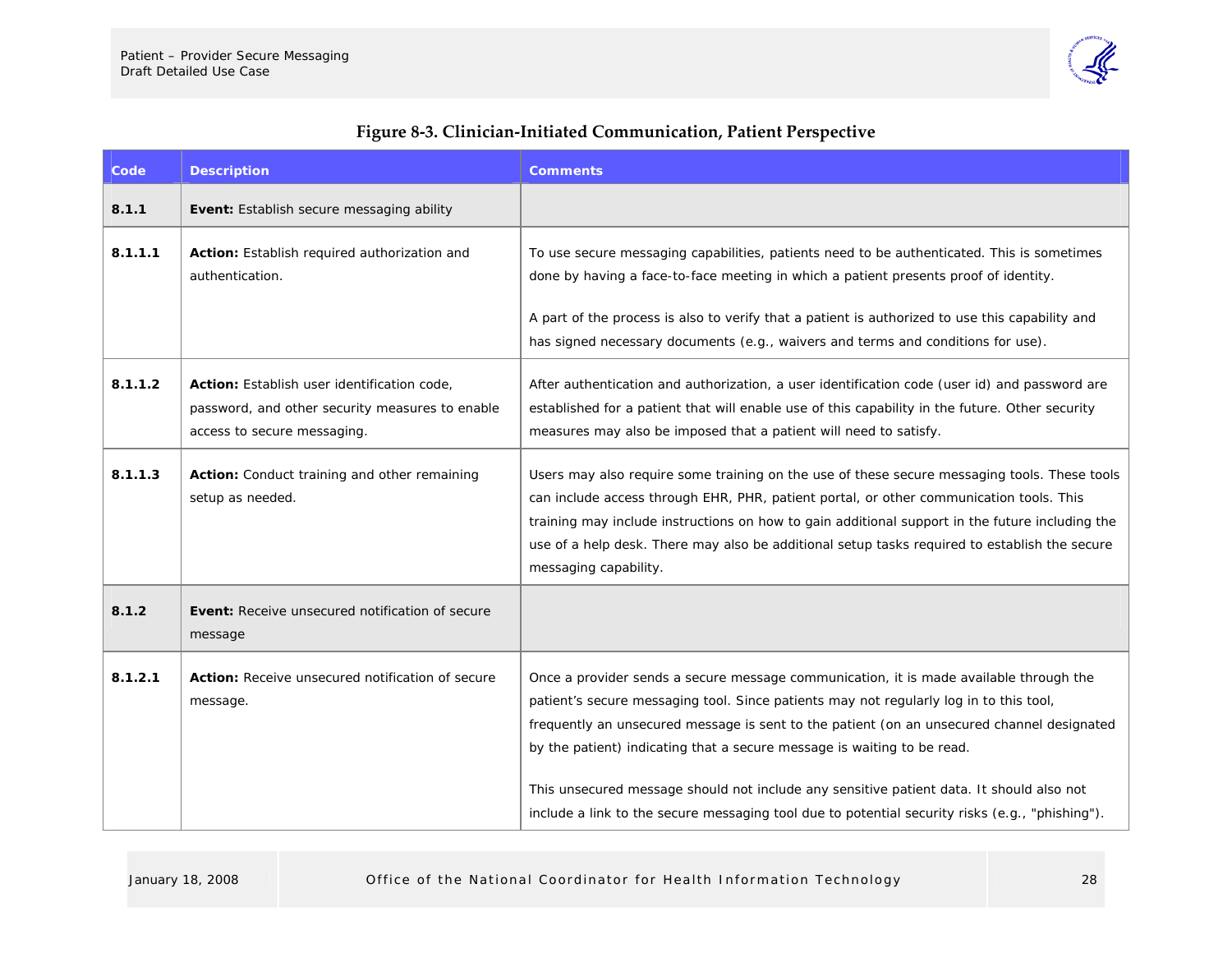

| Code    | <b>Description</b>                                                                      | <b>Comments</b>                                                                                                                                                                                                                                                                                                                                                    |
|---------|-----------------------------------------------------------------------------------------|--------------------------------------------------------------------------------------------------------------------------------------------------------------------------------------------------------------------------------------------------------------------------------------------------------------------------------------------------------------------|
| 8.1.3   | Event: Receive and consider communication                                               |                                                                                                                                                                                                                                                                                                                                                                    |
| 8.1.3.1 | Action: Receive secured message from provider.                                          | A patient logs in to the secure messaging tool using the appropriate user id and password.<br>From there, the secure message can be opened and read.                                                                                                                                                                                                               |
|         |                                                                                         | The provider's message may include a clinician text, related materials and attachments, and<br>links to additional information. Structured messaging may also help patients understand<br>clinician responses.                                                                                                                                                     |
| 8.1.3.2 | Action: Consider communication.                                                         | The patient can consider the content of the provider message and take appropriate actions.<br>This may include creating a patient-initiated secure message for the provider. For example, if<br>this provider message is a reminder for a preventive health activity, the patient may initiate<br>the process for making an appointment to complete that activity. |
| 8.1.4   | Event: Update PHR                                                                       |                                                                                                                                                                                                                                                                                                                                                                    |
| 8.1.4.1 | Action: Update PHR or other patient tool with<br>results of communication and response. | After reading a clinician's secure message, the patient may update existing personal health<br>records, noting the details of the interaction.<br>Secure messaging tools typically include the ability for the system to automatically track                                                                                                                       |
|         |                                                                                         | communications sent and received, providing an audit trail of communications and the ability<br>to revisit past communications as necessary.                                                                                                                                                                                                                       |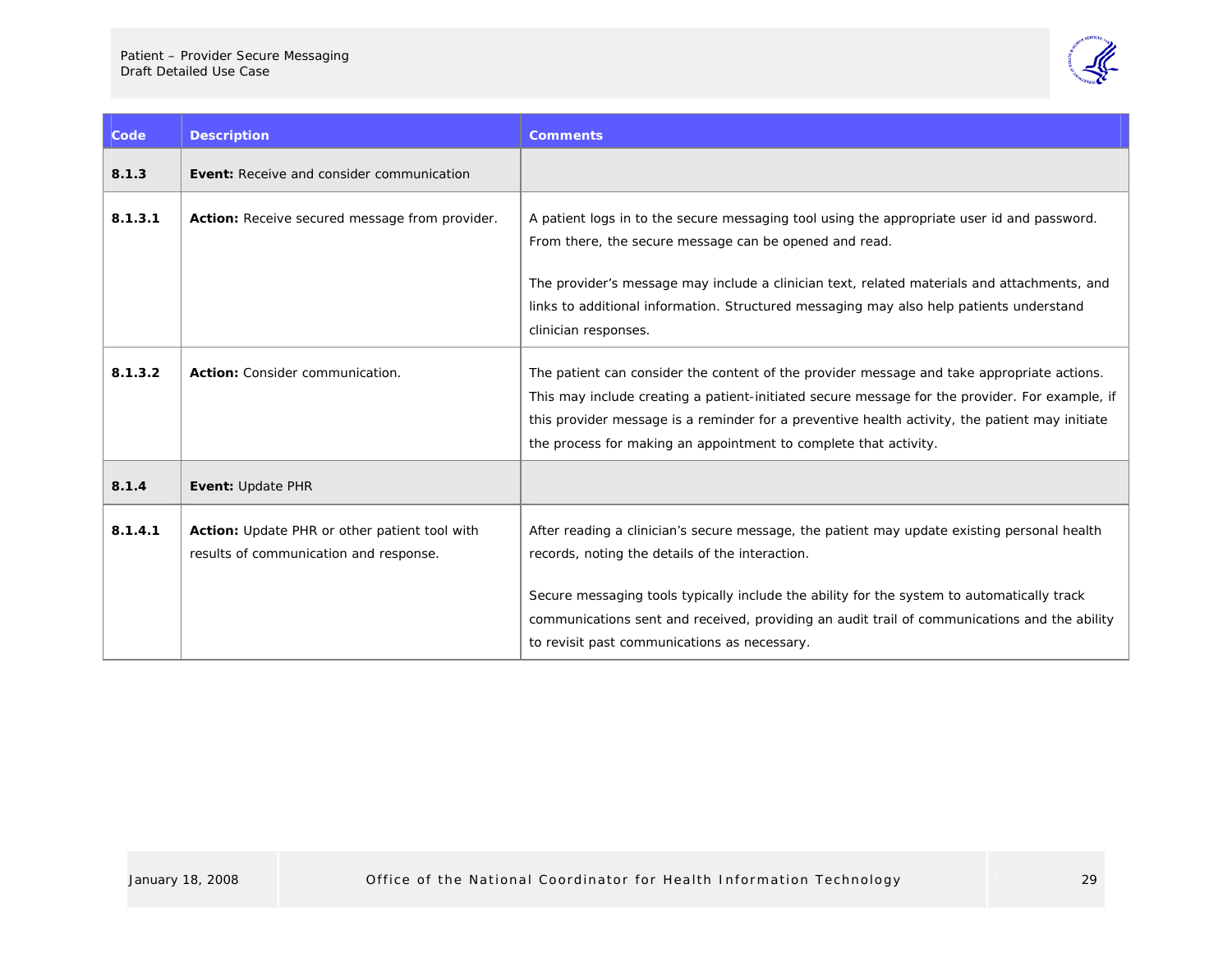

<span id="page-32-0"></span>

| Code    | <b>Description</b>                                                     | <b>Comments</b>                                                                                                                                                                                                                                                                                                                                                                                                               |
|---------|------------------------------------------------------------------------|-------------------------------------------------------------------------------------------------------------------------------------------------------------------------------------------------------------------------------------------------------------------------------------------------------------------------------------------------------------------------------------------------------------------------------|
| 8.2.1   | <b>Event:</b> Configure decision support for clinical<br>reminders     |                                                                                                                                                                                                                                                                                                                                                                                                                               |
| 8.2.1.1 | Action: Receive decision support information on<br>clinical reminders. | Vendors and other sources may provide reference information to support clinical reminders.<br>This information may be used in conjunction with an EHR.                                                                                                                                                                                                                                                                        |
| 8.2.1.2 | Action: Install decision support for clinical<br>reminders.            | The EHR could use this clinical reminder information to implement this capability for an<br>organization based on support and guidance from clinicians and a clinician support team.<br>After installation and depending on an organization's preference, EHRs may trigger clinical<br>reminder messages based patient data. This can be implemented to occur with or without<br>clinician intervention.                      |
| 8.2.2   | <b>Event:</b> Trigger need for clinical reminder                       |                                                                                                                                                                                                                                                                                                                                                                                                                               |
| 8.2.2.1 | Action: Activate a clinical reminder message<br>based on patient data. | The need for a clinical reminder could be based on patient age, demographic data, clinical<br>condition, or other information contained in a patient record. In some cases, the impetus for<br>this reminder may be automatically triggered by the EHR to assist in provider workflow and<br>patient health.<br>This functionality could also trigger reminders to a group of patients (e.g., seasonal flu shot<br>reminder). |
| 8.2.3   | Event: Communicate clinical reminder                                   |                                                                                                                                                                                                                                                                                                                                                                                                                               |

### **Figure <sup>8</sup>‐4. Clinician‐Initiated Communication, Clinician Support Perspective**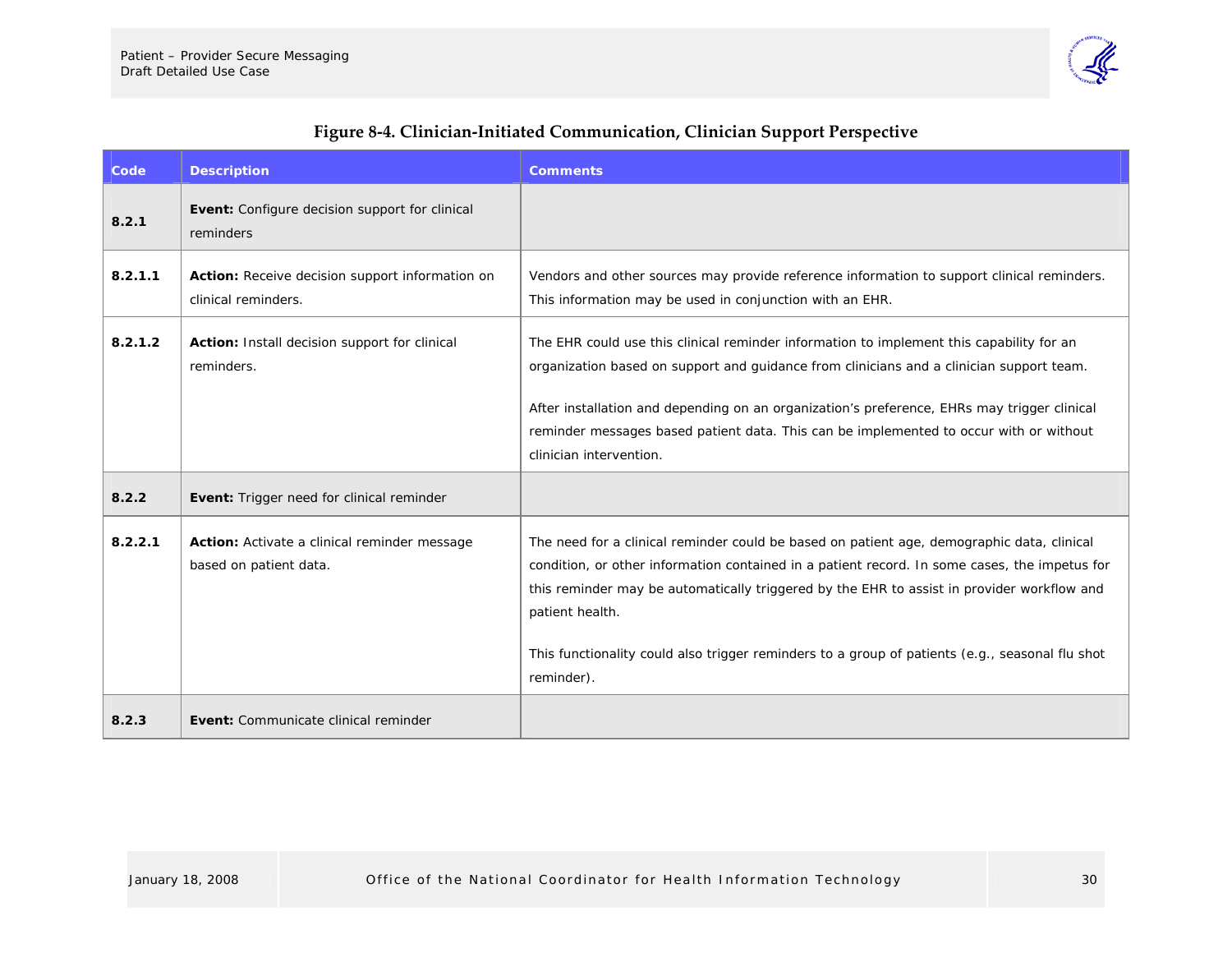

| Code    | <b>Description</b>                                                              | <b>Comments</b>                                                                                                                                                                                                                                                                                                                                                                                                                                                                                                                                                                                                                                                                                                                            |
|---------|---------------------------------------------------------------------------------|--------------------------------------------------------------------------------------------------------------------------------------------------------------------------------------------------------------------------------------------------------------------------------------------------------------------------------------------------------------------------------------------------------------------------------------------------------------------------------------------------------------------------------------------------------------------------------------------------------------------------------------------------------------------------------------------------------------------------------------------|
| 8.2.3.1 | Action: Compose a clinical reminder.                                            | A clinical reminder could be automatically created based on patient data and previously<br>established clinical reminder content. The content of the reminder could also be manipulated<br>by clinician support using structured messaging and/or content tools to assist with the<br>creation of the reminder.<br>The reminders could include additional materials as appropriate (e.g., educational materials,<br>links to internet sites)<br>This role could be also be filled by a clinician. These reminders could be created once and<br>sent to more than one recipient. For a given patient, this could include other members of a<br>patient support team (e.g., family member, care coordinator). Messages could also be sent to |
|         |                                                                                 | multiple patients as long as the privacy of each patient was protected.                                                                                                                                                                                                                                                                                                                                                                                                                                                                                                                                                                                                                                                                    |
| 8.2.3.2 | Action: Transmit communication response.                                        | Once the communication response is composed, it may be sent through the same<br>communication tool.<br>This transmission action can also automatically trigger an unsecured message to the patient,<br>notifying of the existence of a secured message.                                                                                                                                                                                                                                                                                                                                                                                                                                                                                    |
| 8.2.4   | Event: Complete information and documentation<br>of communication event         |                                                                                                                                                                                                                                                                                                                                                                                                                                                                                                                                                                                                                                                                                                                                            |
| 8.2.4.1 | Action: Complete medical information related to<br>this communication exchange. | Secure messaging tools could provide automatic logging of communications sent and received<br>for audit logs and subsequent review.                                                                                                                                                                                                                                                                                                                                                                                                                                                                                                                                                                                                        |
|         |                                                                                 | Communications sent by and to the patient may require updating the patient's specific<br>medical records. In some cases, selected cutting and pasting of the patient communication<br>content may be possible. These tools may also automatically attach all communications to<br>and from the patient to the patient's medical record.                                                                                                                                                                                                                                                                                                                                                                                                    |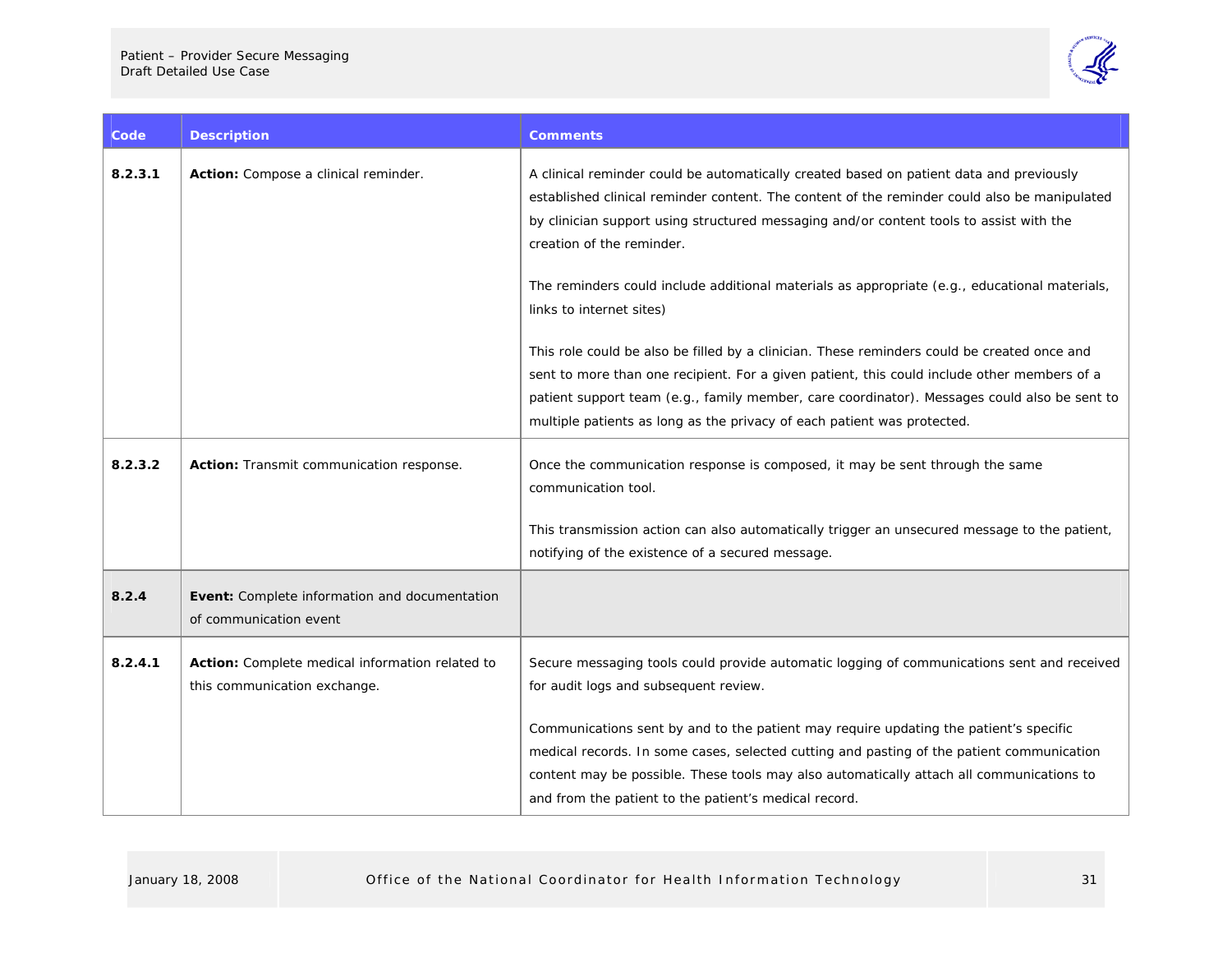

| Code    | <b>Description</b>                                         | <b>Comments</b>                                                                                                                                                              |
|---------|------------------------------------------------------------|------------------------------------------------------------------------------------------------------------------------------------------------------------------------------|
| 8.2.4.2 | <b>Action:</b> Complete documentation of<br>communication. | There may be other systems and processes that require completion related to this<br>communication. Automated tools may assist and promote provider workflow to minimize this |
|         |                                                            | work.                                                                                                                                                                        |

### **Figure <sup>8</sup>‐5. Clinician‐Initiated Communication, Clinician Perspective**

<span id="page-34-0"></span>

| Code    | <b>Description</b>                                                     | <b>Comments</b>                                                                                                                                                                                                                                                                                                                                                      |
|---------|------------------------------------------------------------------------|----------------------------------------------------------------------------------------------------------------------------------------------------------------------------------------------------------------------------------------------------------------------------------------------------------------------------------------------------------------------|
| 8.3.1   | Event: Configure decision support for clinical<br>reminders            |                                                                                                                                                                                                                                                                                                                                                                      |
| 8.3.1.1 | Action: Receive decision support information on<br>clinical reminders. | Vendors and other sources may provide reference information to support clinical reminders.<br>This information may be used in conjunction with an EHR.                                                                                                                                                                                                               |
| 8.3.1.2 | Action: Implement decision support for clinical<br>reminders.          | The EHR could use this clinical reminder information to implement this capability for an<br>organization based on support and quidance from clinicians and a clinician support team.<br>After installation, EHRs may trigger clinical reminder messages based patient data with or<br>without clinician intervention, depending on an organization's preference.     |
| 8.3.2   | <b>Event:</b> Initiate secure communication to the<br>patient          |                                                                                                                                                                                                                                                                                                                                                                      |
| 8.3.2.1 | Action: Compose a secure communication.                                | Clinicians use the secure messaging tool to compose a communication to one or more<br>patients. This will typically include logging into the secure tool using the user id, password,<br>and other security measures previously established.<br>Communications may also include additional materials as appropriate (attachments, links to<br>internet sites, etc.). |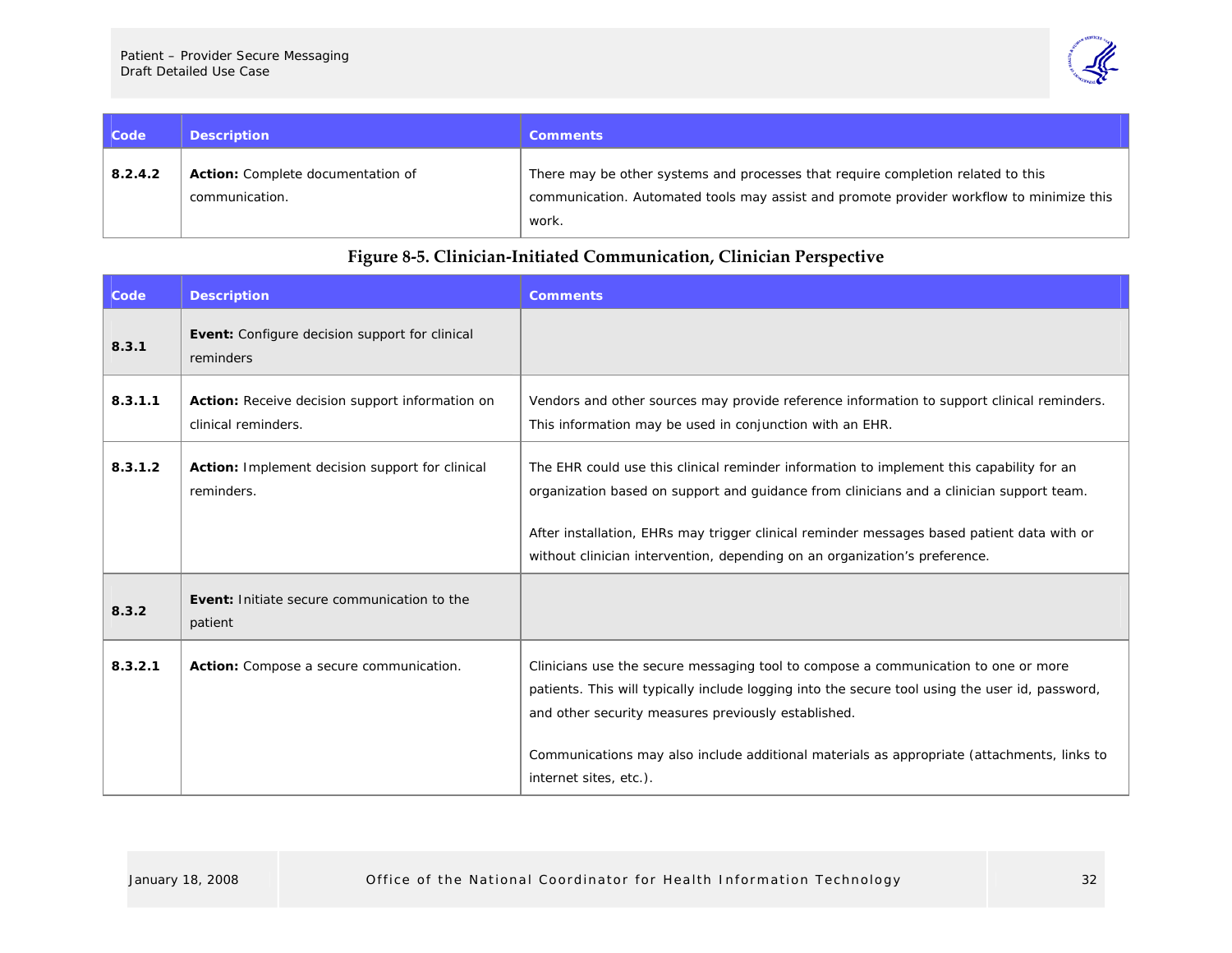

| Code    | <b>Description</b>                                                                     | <b>Comments</b>                                                                                                                                                                                                                                                                                                                                                           |
|---------|----------------------------------------------------------------------------------------|---------------------------------------------------------------------------------------------------------------------------------------------------------------------------------------------------------------------------------------------------------------------------------------------------------------------------------------------------------------------------|
| 8.3.2.2 | Action: Transmit a secure communication.                                               | Once composed, a secure message can be sent to one or more patients.                                                                                                                                                                                                                                                                                                      |
|         |                                                                                        | Communication tools may also include some message tracking facilities (e.g., Read Receipt,<br>etc.) to give clinicians the additional ability to see who has read the communication.                                                                                                                                                                                      |
| 8.3.3   | Event: Complete information and documentation<br>of communication event                |                                                                                                                                                                                                                                                                                                                                                                           |
| 8.3.3.1 | <b>Action:</b> Complete medical information related to<br>this communication exchange. | Secure messaging tools could provide automatic logging of communications sent and received<br>for audit logs and subsequent review.<br>Communications sent by and to the patient may require updating the patient's specific<br>medical records. These tools may also automatically attach all communications to and from<br>the patient to the patient's medical record. |
| 8.3.3.2 | Action: Complete documentation of<br>communication.                                    | There may be other systems and processes that require completion related to this<br>communication. Automated tools may assist and promote provider workflow to minimize this<br>work.                                                                                                                                                                                     |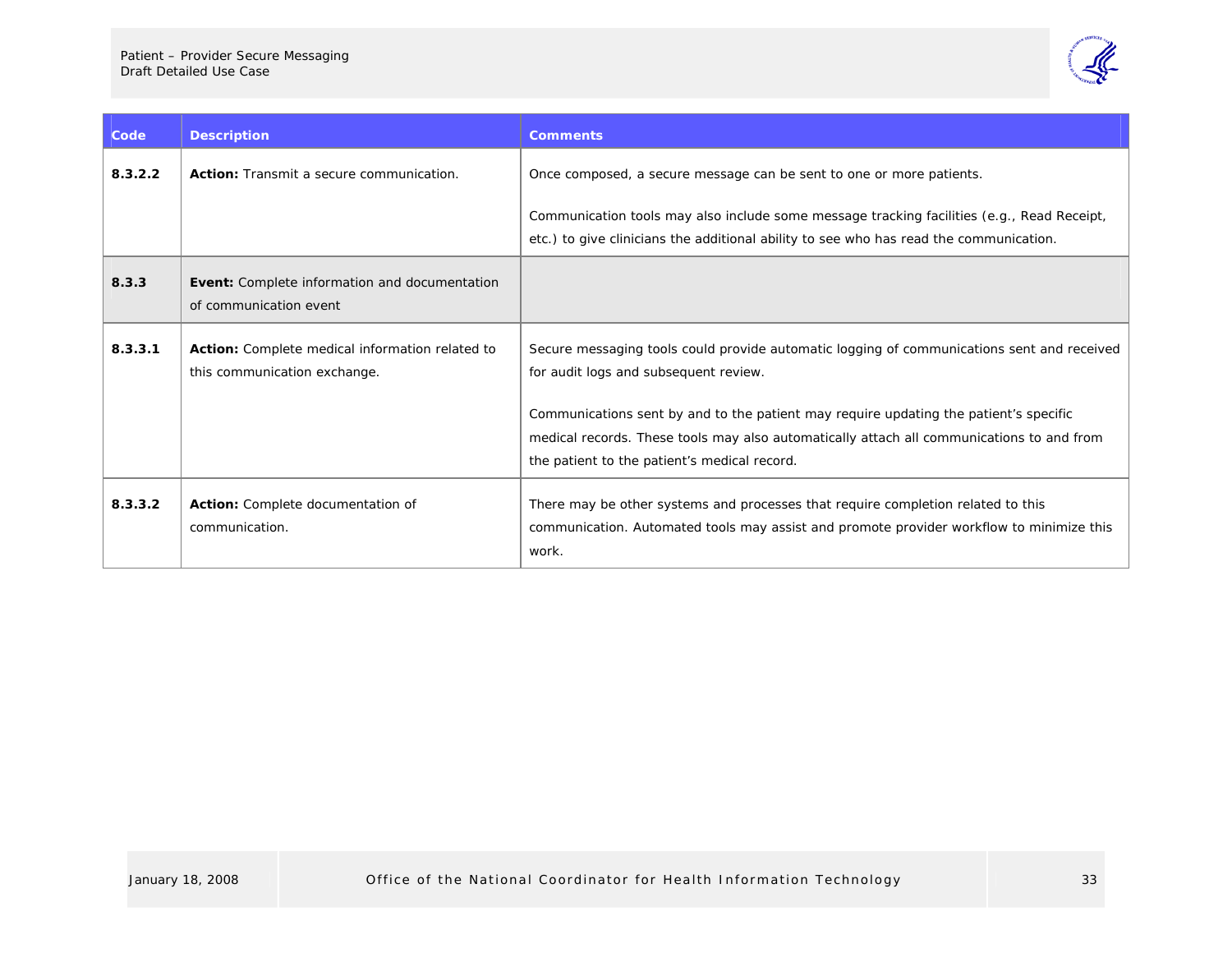

## <span id="page-36-0"></span>**9.0 Information Exchange**

This section highlights selected information exchange capabilities which enable the scenarios described in this use case. These functional capabilities may be provided fully or partially by secure messaging tools as well as information exchange capabilities provided by a variety of organizations including free-standing or geographic health information exchanges (e.g., RHIOs), integrated care delivery networks, provider organizations, health record banks, public health networks, specialty networks, and others supporting these capabilities.

| Code | Capability                                                                                                                                                      | <b>Comments</b>                                                                                                                                                                                                                                                                                                                             |
|------|-----------------------------------------------------------------------------------------------------------------------------------------------------------------|---------------------------------------------------------------------------------------------------------------------------------------------------------------------------------------------------------------------------------------------------------------------------------------------------------------------------------------------|
| 9.1  | Data delivery - including secure data<br>delivery, confirmation of delivery to EHRs,<br>personally controlled health records, and<br>other systems and networks | Capability to securely deliver data to the intended<br>recipient, confirm delivery, including the ability to<br>route data based on message content if required.<br>For example, routing may be involved in delivering<br>a notification advising the patient that there is a<br>secure message from the clinician available for<br>review. |
| 9.2  | Data retrieval - including data lookup, data<br>retrieval, and data location registries                                                                         | Capability to locate and retrieve requested data<br>subject to consumer access decisions and local<br>policies. For example, after receiving a notification,<br>the consumer retrieves the clinician's response<br>using the secure messaging tool or other health<br>information exchange capabilities if available.                       |
| 9.3  | Subject-data matching                                                                                                                                           | Capability to match available data to the appropriate<br>person during retrieval or routing. For example, a<br>secure message sent by the clinician to the<br>consumer is matched to the appropriate individual<br>by the secure messaging tool or other health<br>information exchange capabilities if available.                          |

#### **Figure 9‐1. Patient‐Provider Secure Messaging Information Exchange Capabilities**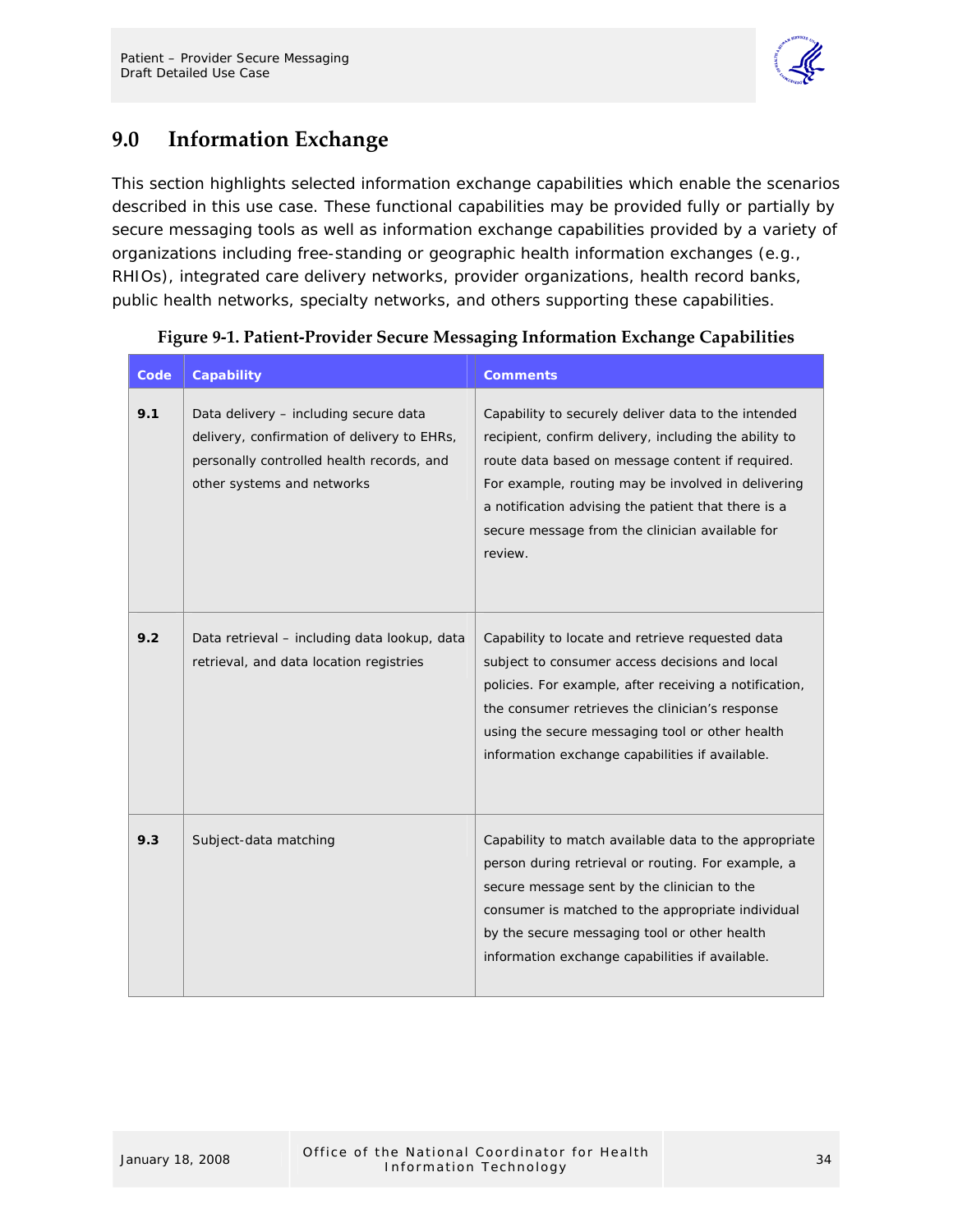

| Code | Capability                                                                                                                                                                | <b>Comments</b>                                                                                                                                                                                                                                                                                          |
|------|---------------------------------------------------------------------------------------------------------------------------------------------------------------------------|----------------------------------------------------------------------------------------------------------------------------------------------------------------------------------------------------------------------------------------------------------------------------------------------------------|
| 9.4  | User authentication – including: user<br>identity proofing and/or attestation of third<br>party identity proofing; and user<br>authentication and/or attestation of third | Capability to confirm the identity of an individual<br>requesting access to a system either through<br>authentication or via attestation of third party                                                                                                                                                  |
|      | party authentication                                                                                                                                                      | authentication. For example, if a patient uses a<br>portal-based secure messaging tool, the processes<br>of identity proofing and authentication would likely<br>be managed directly by the administrative functions<br>of the portal. If a health information exchange                                  |
|      |                                                                                                                                                                           | capability is used to access secure messaging<br>services, it may be possible that the patient<br>authenticates to different system (e.g., their<br>personally controlled health record) which then<br>communicates with the secure messaging service,<br>and attests to the authentication of the user. |

While not described in this section, other capabilities that support information exchange include: data integrity and non-repudiation checking; subject and user identity arbitration with like identities during information exchanges; access logging and error handling for data access and exchange; consumer review of disclosure and access logs; and routing consumer requests to correct data.

**Health Information Exchange (HIE):** for the purpose of this use case, the functional capability to exchange health information between networks in order to exchange the health information of individuals or populations. These functional capabilities may be provided fully or partially by a variety of organizations including free-standing or geographic health information exchanges (e.g., RHIOs), integrated care delivery networks, provider organizations, health record banks, public health networks, specialty networks, and others supporting these capabilities.

**Point-to-Point Exchange:** A direct link or communication connection with defined endpoints.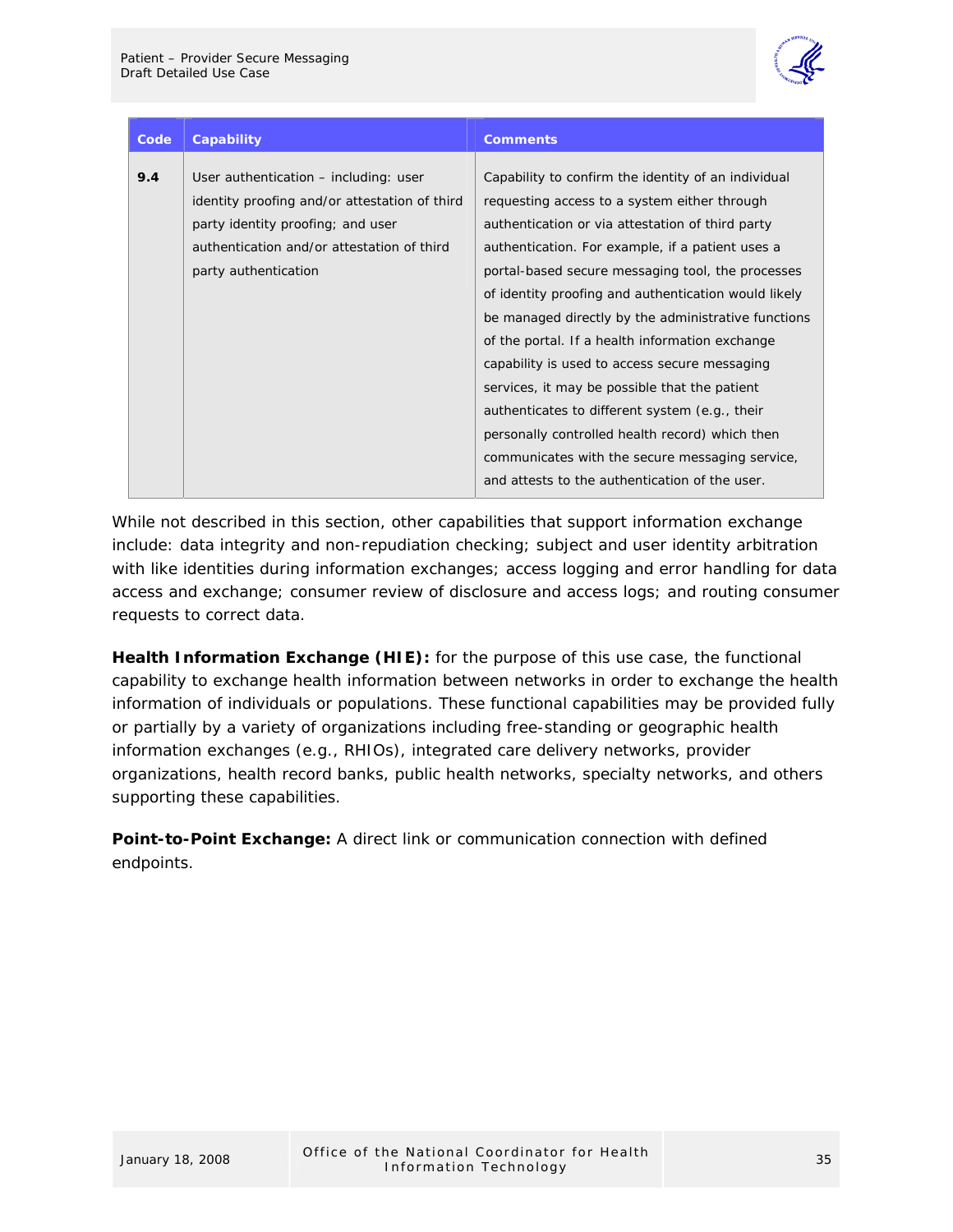

## <span id="page-38-0"></span>**10.0 Dataset Considerations**

In discussing secure messaging, the related topics of message content and "structured messaging" may be worth noting. While secure messages are a valuable capability for enhancing the patient – provider relationship, message content can vary greatly and can be highly, or minimally, structured. This section discusses some of these considerations regarding message content and degrees of structuring.

Messages can include structured and unstructured content, or a combination of the two. Certain content such as adult patient age might be more amenable to being limited by a structure that would restrict input to an integer number of years. Other content (e.g., patient's chief complaint) might be better served through unstructured free text. Likewise, structuring methods (e.g., the use of drop-down boxes or other familiar web-based presentation techniques) may be relevant for this discussion. This use case does not attempt to prescribe the use of structured or unstructured content for any particular type of message transaction.

This section describes message content for sample message types or transactions that could be included as secure messages. In addition, this list attempts to define which transactions might be amenable to more or less structure as currently understood. Each of these communications would include certain structured elements such as patient identifying information, provider identifying information, date and time of message, and message subject. These broad message descriptor data (e.g., message "metadata") are separate from the additional message content described below. Finally, a group of industry subject matter experts may be convened to analyze these questions of structured messaging to study this subject further. This group may conduct this type of analysis and report on their conclusions. These findings would be referenced in a future version of this use case.

#### **Potential Information Needs – Patient Inquiries/Questions**

General medical question – These communications are perhaps the least amenable to structure since, by definition, the range of questions that could be communicated is completely unknown. Free text is probably most appropriate in this situation though it may still be useful to include categories of information that might be relevant for any and all questions.

New medical issue – A patient may want to report on, or ask about, a new medical problem. A particular set of data such as symptoms or possibly relevant problem background may be useful to help with initial clinical consideration. These data may be similar to what might be asked during a patient interview during a face-to-face visit or what an advice nurse might ask during a telephone advice line conversation. Clearly, some free text as a part of this communication may be appropriate.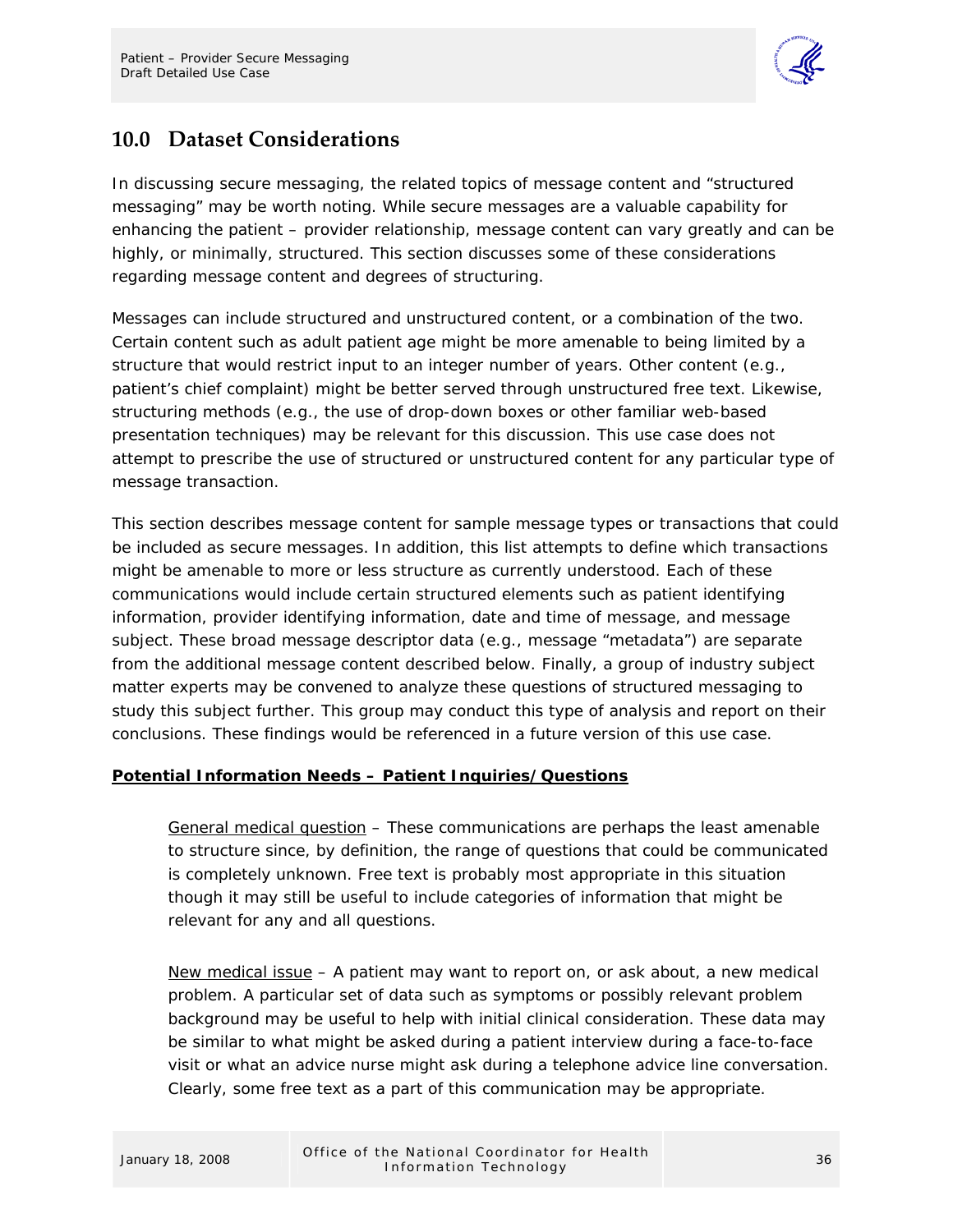

Question about medical tests/procedures – Patients who receive medical test results or are considering future treatments or procedures may have specific questions or comments about them. Some of this information could be requested and conveyed within the context of patient educational information, and a structure that reflects the range of tests, procedures, and/or treatments may be most appropriate. A free text "additional comments" option may be appropriate at the end of the communication.

#### **Potential Information Needs – Patient-Provided Data**

Existing medical issue – Similar to above, patients may have information to report about a known condition for which there are new data. As an example, this type of transaction may be related to remote monitoring of a chronic condition. As above, some level of structure may assist in this communication and in fact may be more relevant given it is a known condition. Some free text may be appropriate for this type of transaction.

Pre-visit data capture and communication – One possible use of secure messaging is for the capture of information from the patient as a head-start for obtaining the information normally gathered during the initial patient interview. As such, there is a significant set of data that could be gathered, according to a specific structure. Items such as personal medical history, family medical history, allergies, current medications, and other topics could be candidates for this structuring. Free text may be appropriate within some of these areas. General free text outside of this structure may not be appropriate or useful.

#### **Potential Information Needs – Patient Service Request**

Referral request – Patient requests for referrals for additional services may be an area in which a highly structured interaction with a provider might be appropriate. Free text may add limited value to this interaction.

Prescription renewal request - A patient request to have a prescription renewed, perhaps when the number of prescribed refills has been exhausted, is a common need that could be satisfied by a highly structured communication. Specific data needs for this communication might include prescription number, prescription date, number of refills ordered and filled, pharmacy identifying information, and other data. In addition, the CMS ePrescribing initiative would have a bearing on the appropriate data for consideration within this transaction. Free text may have limited value to this interaction.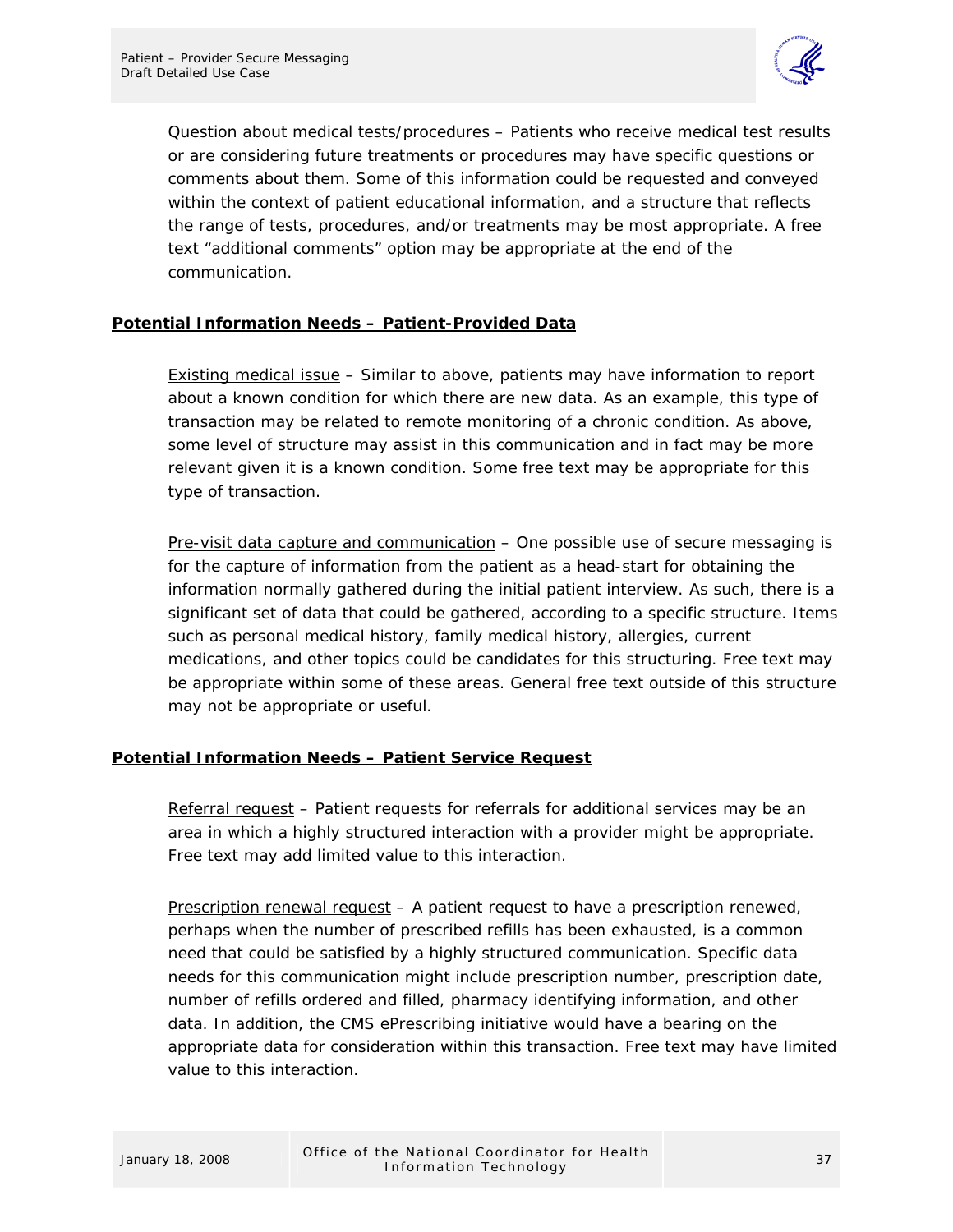

#### **Potential Information Needs – Clinician-Initiated Communications**

Post-visit summary – Another use for secure messaging is that of a provider-initiated communication that summarizes a recent face-to-face visit. As a part of patient visits, many providers are now including physical documents that accompany the patient at the end of a visit. These materials could also be included within a secure message. Sample data types could include patient measurements, diagnoses, treatments, prescribed medications (with explanation of rationale for prescription, side-effects, etc.), home care instructions, and other patient education materials. Free text may also be appropriate.

Clinical reminders – Providers, or their surrogates, may initiate messages for patients that remind patients of a possible need for a regular appointment or a wellness activity. Cancer screenings, annual checkups, and other reminders may best serve the needs of patients and providers, and be accomplished through the use of highly structured secure messages. Free text would probably not be utilized as many of these messages may be automatically generated by an EHR.

New data relevant for patient(s) – Providers, or their surrogates, may initiate messages for patients and their surrogates to make them aware of new information which may be related to new research, new drugs, or new treatments.

#### **Out of Scope for this Use Case**

Appointment request – Patient requests for appointments are a popular use for secure messages but are outside the scope of this use case which is focused on clinical messaging rather than administrative needs. Similarly, messages confirming appointments, appointment reminders, and appointment change and cancellation messages would be appropriate when these transactions are addressed.

Billing questions – Communication that relate to billing questions are possible but are also outside the scope of this use case currently. The focus is on clinical communications rather than financially-related communications.

Patient profile updates – Secure communications could also address patient needs to update data on their demographics, however these communications are outside the scope of this use case.

Other administrative questions – Secure communications that address other administrative questions are also out of the scope of this use case.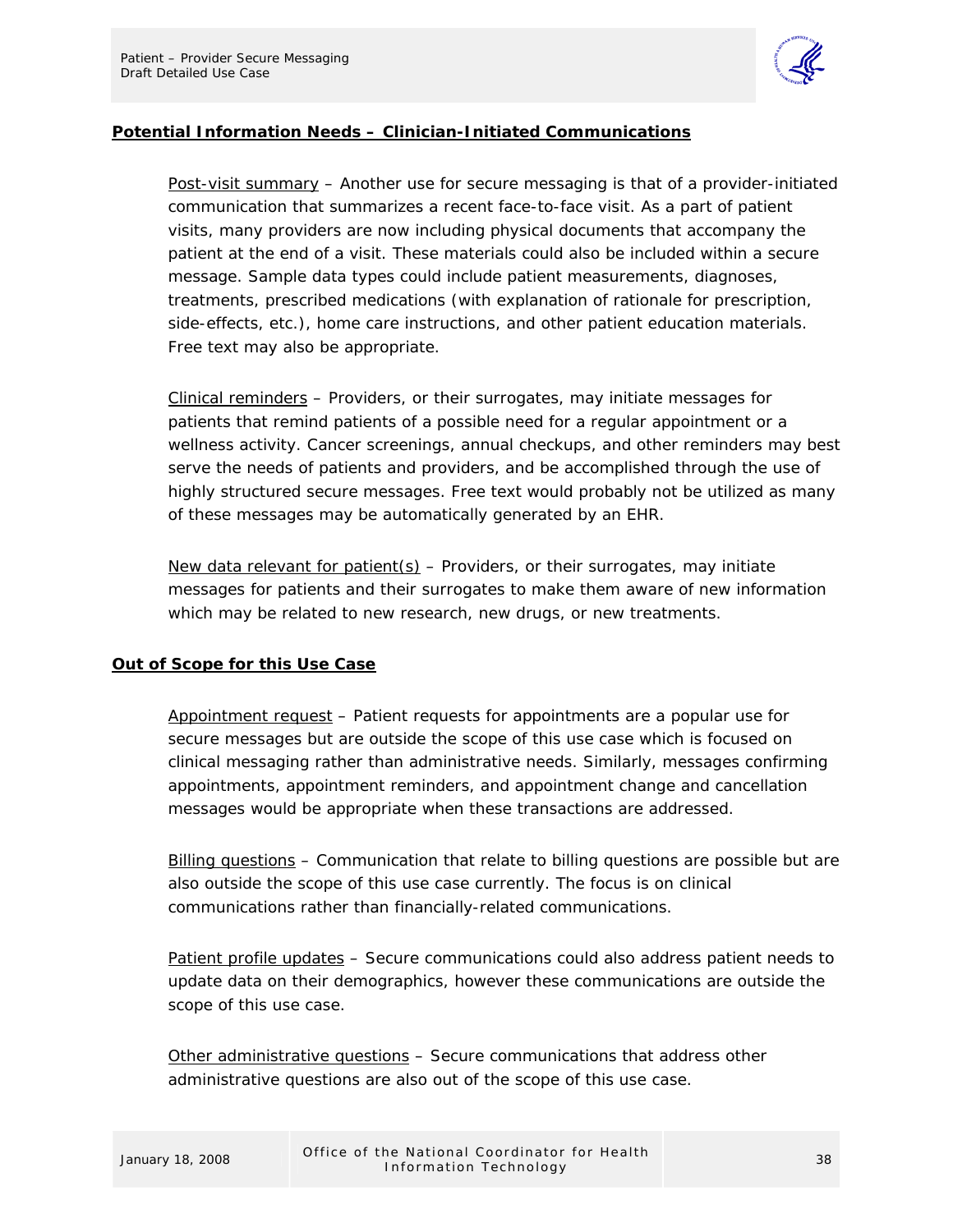

## <span id="page-41-0"></span>**Appendix A: Glossary**

These items are included to clarify the intent of this use case. They should not be interpreted as approved terms or definitions but considered as contextual descriptions.

**AHIC:** American Health Information Community; a federal advisory body chartered in 2005, serving to make recommendations to the Secretary of the U.S. Department of Health and Human Services in regards to the development and adoption of health information technology.

**Care Coordinators:** People who support clinicians in the management of health and disease conditions. These can include case managers and others.

**CCHIT:** The Certification Commission for Healthcare Information Technology; is a recognized certification body (RCB) for electronic health records and their networks, and an independent, voluntary, private-sector initiative. CCHIT's mission is to accelerate the adoption of health information technology by creating an efficient, credible and sustainable certification program.

**Clinical Knowledge and Tool Suppliers:** Organizations that provide knowledge and tools to aid in the understanding and treatment of health and disease conditions. These tools may include knowledge regarding items such as clinical reminders, decision support, expertise, and research findings. The tools encompass a wide range of capabilities that may be useful and available to patients, consumers, clinicians, and other health professionals. These tools can also support secure messaging, educational materials, and messaging content. These suppliers may include developers, providers, resellers, operators, and others who may provide these or similar capabilities.

**Clinical Support Staff:** Individuals who support the workflow of clinicians. For this use case, this may be by receiving and evaluating communications from consumers or patients, and then engaging the appropriate clinician in the response to the patient.

**Clinicians:** Healthcare providers with patient care responsibilities, including physicians, advanced practice nurses, physician assistants, nurses, and other credentialed personnel involved in treating patients.

**CMS:** Centers for Medicare & Medicaid Services; a federal agency within the Department of Health and Human Services that administers Medicare, Medicaid and the State Children's Health Insurance Program through portability standards.

**Consumers:** Members of the public that include patients as well as caregivers, patient advocates, surrogates, family members, and other parties who may be acting for, or in support of, a patient receiving or potentially receiving healthcare services.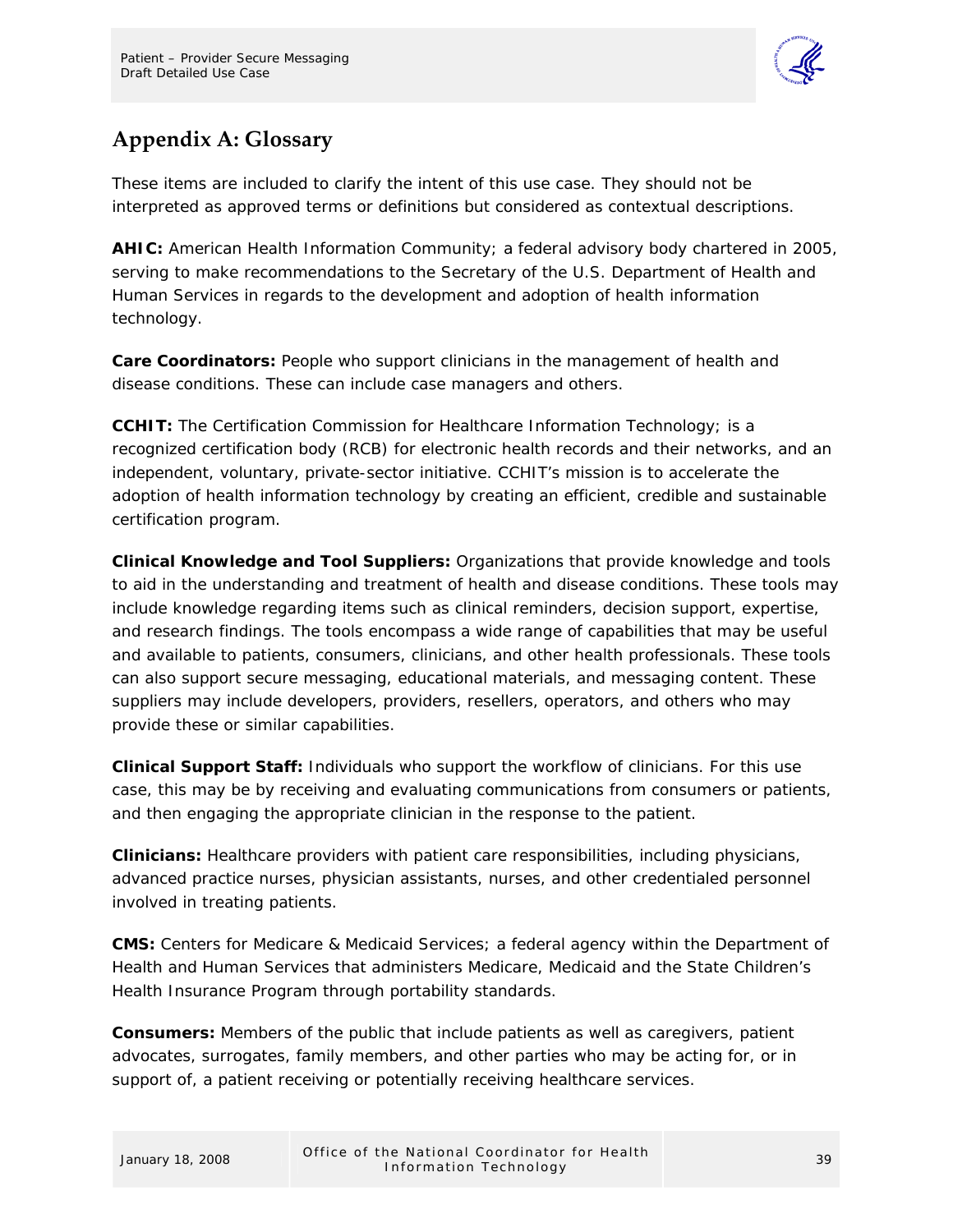

**Department of Health and Human Services (HHS):** This is the federal agency responsible for human health, and has oversight over many other federal agencies such as FDA, the National Institutes of Health (NIH), the Centers for Disease Control and Prevention (CDC), CMS, the Agency for Health Research and Quality (AHRQ), the Substance Abuse and Mental Health Services Administration (SAMHSA), and others.

**Electronic Health Record (EHR):** The electronic health record is a longitudinal electronic record of patient health information generated in one or more encounters in any care delivery setting. This information may include patient demographics, progress notes, problems, medications, vital signs, past medical history, immunizations, laboratory information and radiology reports.

**Electronic Health Record (EHR)/Personal Health Record (PHR) System Suppliers:**  Organizations which provide specific EHR and PHR solutions to clinicians and patients such as applications, data repositories, web services, etc. These suppliers may include developers, providers, resellers, operators, and others who may provide these or similar capabilities.

**FDA:** Food and Drug Administration; a federal agency within the Department of Health and Human Services responsible for the safety regulation of foods, dietary supplements, vaccines, drugs, medical devices, veterinary products, biological medical products, blood products and cosmetics.

**Health Information Exchange (HIE):** The functional capability to exchange health information between networks in order to exchange the health information of individuals or populations. These functional capabilities may be provided fully or partially by a variety of organizations including free-standing or geographic health information exchanges (e.g., RHIOs), integrated care delivery networks, provider organizations, health record banks, public health networks, specialty networks, and others supporting these capabilities.

**Healthcare Entities:** Organizations that are engaged in or support the delivery of healthcare. These organizations could include hospitals, ambulatory clinics, long-term care facilities, community-based healthcare organizations, employers/occupational health, school health, dental clinics, psychology clinics, care delivery organizations, and other healthcare facilities.

**Healthcare Payors:** Insurers, including health plans, self-insured employer plans, and third party administrators, providing healthcare benefits to enrolled members and reimbursing provider organizations.

**HITSP:** The American National Standards Institute (ANSI) Healthcare Information Technology Standards Panel; a body created in 2005 in an effort to promote interoperability